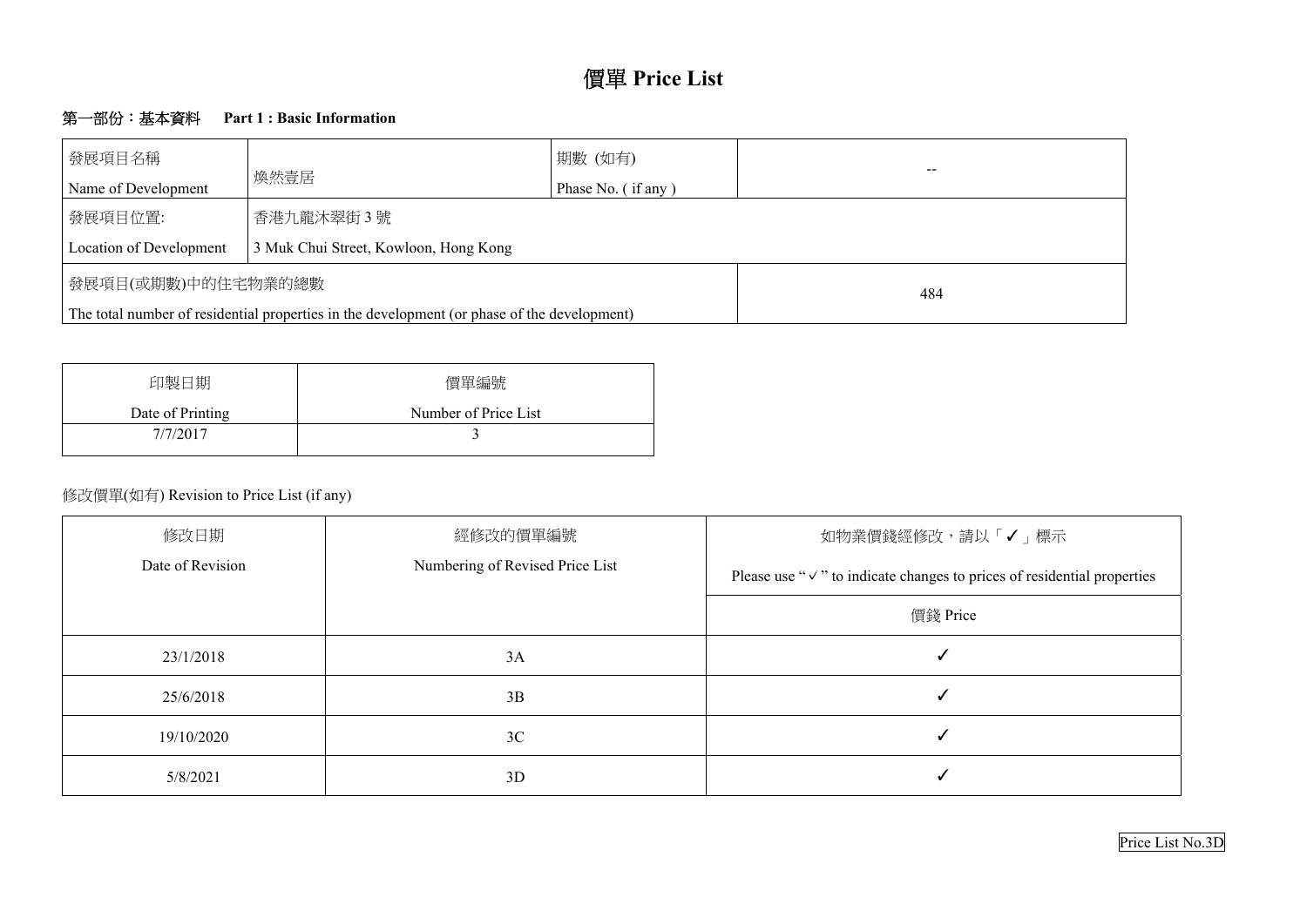#### **第二部份﹕面積及售價資料**

#### **Part 2: Information on Area and Price**

| Description of Residential | 物業的描述<br>Property |                | 實用面積<br>(包括露台,工作平台及陽台(如有))<br>平方米 (平方呎)                                              | 售價(元)      | 實用面積<br>每平方米/呎售價<br>元 · 每平方米 (元 · 每平方/呎)              |                                |               | Area of other specified items (Not included in the Saleable Area) |                          | 平方米 (平方呎)<br>sq. metre (sq. ft.) | 其他指明項目的面積 (不計算入實用面積)     |                          |                          |                          |                          |
|----------------------------|-------------------|----------------|--------------------------------------------------------------------------------------|------------|-------------------------------------------------------|--------------------------------|---------------|-------------------------------------------------------------------|--------------------------|----------------------------------|--------------------------|--------------------------|--------------------------|--------------------------|--------------------------|
| 大廈名稱                       | 樓層                | 單位             | Saleable Area                                                                        |            | Unit Rate of                                          | 空調機房                           | 窗台            | 閣樓                                                                | 平台                       | 花園                               | 停車位                      | 天台                       | 梯屋                       | 前庭                       | 庭院                       |
| <b>Block Name</b>          | Floor             | Flat           | (including balcony, utility platform and<br>verandah, if any)<br>sq. metre (sq. ft.) | Price (\$) | Saleable Area<br>\$ per sq. metre<br>$$$ per sq. ft.) | Air-conditioning<br>plant room | Bay<br>window | Cockloft                                                          | Flat<br>roof             | Garden                           | Parking<br>space         | Roof                     | Stairhood                | Terrace                  | Yard                     |
| Tower H1 座                 | 15                | $\mathsf{A}$   | 61.964 (667)                                                                         | 44,373,000 | 183.542                                               | $\overline{a}$                 | 0.348         | $\overline{\phantom{a}}$                                          | $\overline{\phantom{a}}$ | $\overline{\phantom{a}}$         | $\overline{\phantom{a}}$ | $\overline{\phantom{a}}$ | $\overline{\phantom{a}}$ | $\overline{\phantom{a}}$ | $\sim$                   |
|                            |                   |                | 露台 Balcony: 2.000 (22)                                                               |            | (17,051)                                              |                                | (4)           |                                                                   |                          |                                  |                          |                          |                          |                          |                          |
|                            |                   |                | 工作平台 Utility Platform:<br>$\sim$                                                     | 11,765,000 | 189,868                                               |                                |               |                                                                   |                          |                                  |                          |                          |                          |                          |                          |
|                            |                   |                |                                                                                      |            | (17, 639)                                             |                                |               |                                                                   |                          |                                  |                          |                          |                          |                          |                          |
|                            |                   |                |                                                                                      | 42,703,000 | 205,006                                               |                                |               |                                                                   |                          |                                  |                          |                          |                          |                          |                          |
|                            |                   |                |                                                                                      |            | (19,045)                                              |                                |               |                                                                   |                          |                                  |                          |                          |                          |                          |                          |
|                            |                   |                |                                                                                      | 12,864,000 | 207,604                                               |                                |               |                                                                   |                          |                                  |                          |                          |                          |                          |                          |
| Tower H1 座                 | 16                | A              | 61.964 (667)                                                                         | 11,459,000 | (19, 286)<br>184,930                                  | $\overline{\phantom{a}}$       | 0.348         | $\overline{\phantom{a}}$                                          | $\overline{\phantom{a}}$ | $\overline{\phantom{a}}$         | $\blacksquare$           | $\blacksquare$           | $\overline{\phantom{a}}$ | $\overline{\phantom{a}}$ |                          |
|                            |                   |                | 露台 Balcony: 2.000 (22)                                                               |            | (17, 180)                                             |                                | (4)           |                                                                   |                          |                                  |                          |                          |                          |                          |                          |
|                            |                   |                | 工作平台 Utility Platform: -                                                             | 11,853,000 | 191,288                                               |                                |               |                                                                   |                          |                                  |                          |                          |                          |                          |                          |
|                            |                   |                |                                                                                      |            | (17, 771)                                             |                                |               |                                                                   |                          |                                  |                          |                          |                          |                          |                          |
|                            |                   |                |                                                                                      | 12,798,000 | 206,539                                               |                                |               |                                                                   |                          |                                  |                          |                          |                          |                          |                          |
|                            |                   |                |                                                                                      |            | (19, 187)                                             |                                |               |                                                                   |                          |                                  |                          |                          |                          |                          |                          |
|                            |                   |                |                                                                                      | 12,954,000 | 209,057<br>(19, 421)                                  |                                |               |                                                                   |                          |                                  |                          |                          |                          |                          |                          |
| Tower H1 座                 | 16                | F.             | 51.811 (558)                                                                         | 9,527,000  | 183,880                                               | $\overline{a}$                 | 0.178         | $\overline{\phantom{a}}$                                          | $\overline{\phantom{a}}$ | $\overline{\phantom{a}}$         | $\overline{\phantom{a}}$ | $\overline{\phantom{a}}$ | $\overline{\phantom{a}}$ | $\overline{\phantom{a}}$ | $\overline{\phantom{a}}$ |
|                            |                   |                | 露台 Balcony: 2.000 (22)                                                               |            | (17,073)                                              |                                | (2)           |                                                                   |                          |                                  |                          |                          |                          |                          |                          |
|                            |                   |                | 工作平台 Utility Platform: -                                                             | 9,855,000  | 190,211                                               |                                |               |                                                                   |                          |                                  |                          |                          |                          |                          |                          |
|                            |                   |                |                                                                                      |            | (17,661)                                              |                                |               |                                                                   |                          |                                  |                          |                          |                          |                          |                          |
|                            |                   |                |                                                                                      | 10,641,000 | 205,381                                               |                                |               |                                                                   |                          |                                  |                          |                          |                          |                          |                          |
|                            |                   |                |                                                                                      |            | (19,070)                                              |                                |               |                                                                   |                          |                                  |                          |                          |                          |                          |                          |
|                            |                   |                |                                                                                      | 10,772,000 | 207,910                                               |                                |               |                                                                   |                          |                                  |                          |                          |                          |                          |                          |
| Tower H1 座                 | 16                | G              | $61.081$ (657)                                                                       | 11,089,000 | (19, 305)<br>181,546                                  | $\overline{a}$                 | 0.347         | $\overline{\phantom{a}}$                                          | $\overline{\phantom{a}}$ | $\overline{\phantom{a}}$         | $\overline{\phantom{a}}$ | $\overline{\phantom{a}}$ | $\overline{\phantom{a}}$ | $\overline{\phantom{a}}$ |                          |
|                            |                   |                | 露台 Balcony: 2.000 (22)                                                               |            | (16, 878)                                             |                                | (4)           |                                                                   |                          |                                  |                          |                          |                          |                          |                          |
|                            |                   |                | 工作平台 Utility Platform: -                                                             | 11,470,000 | 187,783                                               |                                |               |                                                                   |                          |                                  |                          |                          |                          |                          |                          |
|                            |                   |                |                                                                                      |            | (17, 458)                                             |                                |               |                                                                   |                          |                                  |                          |                          |                          |                          |                          |
|                            |                   |                |                                                                                      | 12,385,000 | 202,764                                               |                                |               |                                                                   |                          |                                  |                          |                          |                          |                          |                          |
|                            |                   |                |                                                                                      |            | (18, 851)                                             |                                |               |                                                                   |                          |                                  |                          |                          |                          |                          |                          |
|                            |                   |                |                                                                                      | 12,538,000 | 205,268<br>(19,084)                                   |                                |               |                                                                   |                          |                                  |                          |                          |                          |                          |                          |
| Tower H1 座                 | 17                | $\overline{A}$ | 61.964 (667)                                                                         | 11.545.000 | 186.318                                               | $\blacksquare$                 | 0.348         | $\overline{\phantom{a}}$                                          | $\overline{\phantom{a}}$ | $\overline{\phantom{a}}$         | $\blacksquare$           | $\blacksquare$           | $\overline{\phantom{a}}$ | $\overline{\phantom{a}}$ |                          |
|                            |                   |                | 露台 Balcony: 2.000 (22)                                                               |            | (17,309)                                              |                                | (4)           |                                                                   |                          |                                  |                          |                          |                          |                          |                          |
|                            |                   |                | 工作平台 Utility Platform:<br>$\sim$ $-$                                                 | 11,942,000 | 192,725                                               |                                |               |                                                                   |                          |                                  |                          |                          |                          |                          |                          |
|                            |                   |                |                                                                                      |            | (17,904)                                              |                                |               |                                                                   |                          |                                  |                          |                          |                          |                          |                          |
|                            |                   |                |                                                                                      | 12,894,000 | 208,089                                               |                                |               |                                                                   |                          |                                  |                          |                          |                          |                          |                          |
|                            |                   |                |                                                                                      |            | (19, 331)                                             |                                |               |                                                                   |                          |                                  |                          |                          |                          |                          |                          |
|                            |                   |                |                                                                                      | 13,045,000 | 210,525                                               |                                |               |                                                                   |                          |                                  |                          |                          |                          |                          |                          |
|                            |                   |                |                                                                                      |            | (19, 558)                                             |                                |               |                                                                   |                          |                                  |                          |                          |                          |                          |                          |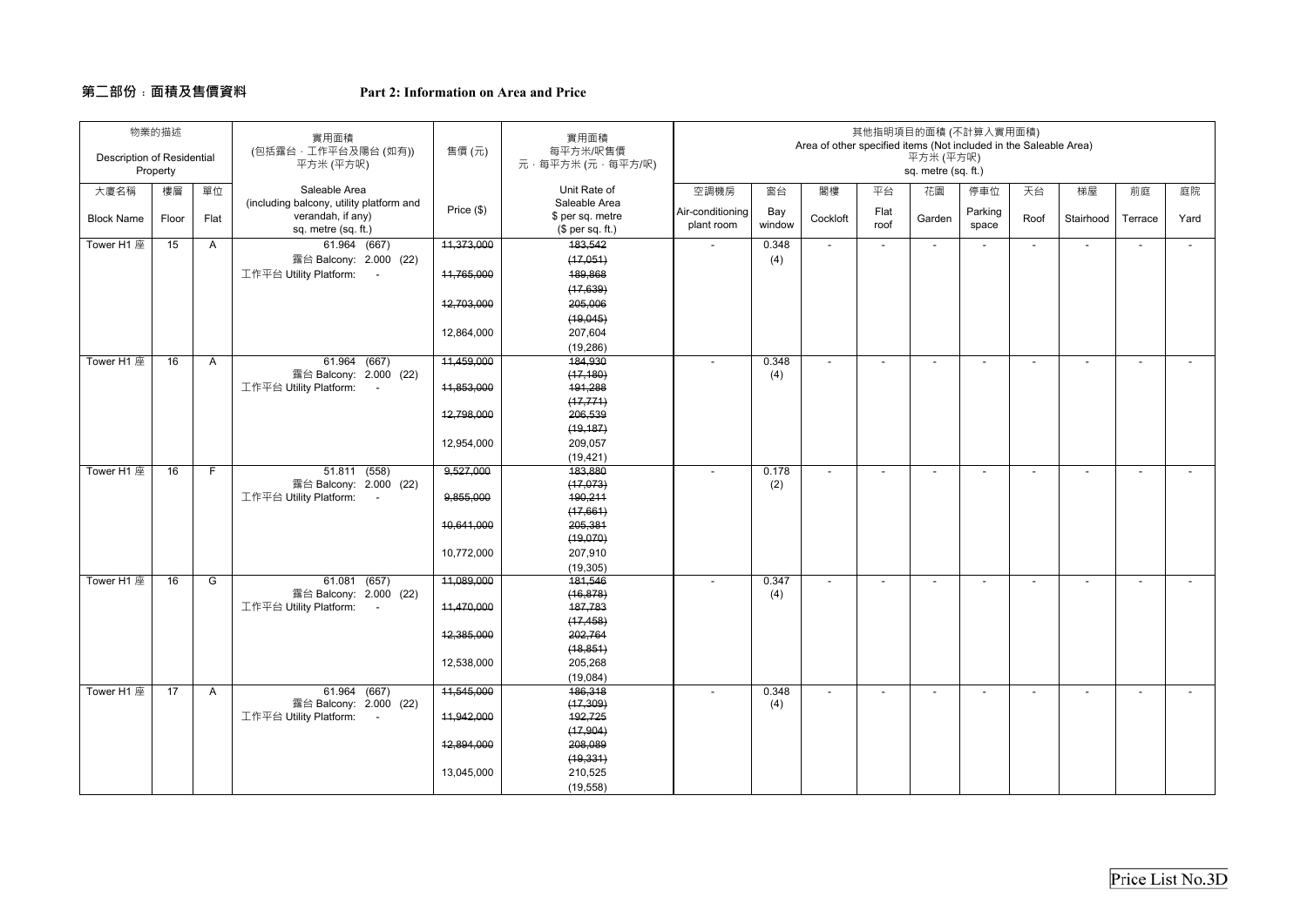| Description of Residential | 物業的描述<br>Property |      | 實用面積<br>(包括露台,工作平台及陽台(如有))<br>平方米 (平方呎)                                              | 售價(元)      | 實用面積<br>每平方米/呎售價<br>元,每平方米 (元,每平方/呎)                  |                                |               | Area of other specified items (Not included in the Saleable Area) |                          | 其他指明項目的面積 (不計算入實用面積)<br>平方米 (平方呎)<br>sq. metre (sq. ft.) |                          |                          |                          |                          |                |
|----------------------------|-------------------|------|--------------------------------------------------------------------------------------|------------|-------------------------------------------------------|--------------------------------|---------------|-------------------------------------------------------------------|--------------------------|----------------------------------------------------------|--------------------------|--------------------------|--------------------------|--------------------------|----------------|
| 大廈名稱                       | 樓層                | 單位   | Saleable Area                                                                        |            | Unit Rate of                                          | 空調機房                           | 窗台            | 閣樓                                                                | 平台                       | 花園                                                       | 停車位                      | 天台                       | 梯屋                       | 前庭                       | 庭院             |
| <b>Block Name</b>          | Floor             | Flat | (including balcony, utility platform and<br>verandah, if any)<br>sq. metre (sq. ft.) | Price (\$) | Saleable Area<br>\$ per sq. metre<br>(\$ per sq. ft.) | Air-conditioning<br>plant room | Bay<br>window | Cockloft                                                          | Flat<br>roof             | Garden                                                   | Parking<br>space         | Roof                     | Stairhood                | Terrace                  | Yard           |
| Tower H1 座                 | 17                | F.   | 51.811 (558)                                                                         | 9,599,000  | 185,270                                               |                                | 0.178         |                                                                   | $\overline{\phantom{a}}$ | $\overline{\phantom{a}}$                                 |                          | $\blacksquare$           | $\overline{a}$           | $\overline{\phantom{a}}$ | $\blacksquare$ |
|                            |                   |      | 露台 Balcony: 2.000 (22)                                                               |            | (17, 203)                                             |                                | (2)           |                                                                   |                          |                                                          |                          |                          |                          |                          |                |
|                            |                   |      | 工作平台 Utility Platform: -                                                             | 9,929,000  | 191,639<br>(17, 794)                                  |                                |               |                                                                   |                          |                                                          |                          |                          |                          |                          |                |
|                            |                   |      |                                                                                      | 10.721.000 | 206,925                                               |                                |               |                                                                   |                          |                                                          |                          |                          |                          |                          |                |
|                            |                   |      |                                                                                      |            | (19, 213)                                             |                                |               |                                                                   |                          |                                                          |                          |                          |                          |                          |                |
|                            |                   |      |                                                                                      | 10,847,000 | 209,357                                               |                                |               |                                                                   |                          |                                                          |                          |                          |                          |                          |                |
|                            |                   |      |                                                                                      |            | (19, 439)                                             |                                |               |                                                                   |                          |                                                          |                          |                          |                          |                          |                |
| Tower H1 座                 | 17                | G    | 61.081 (657)                                                                         | 11,172,000 | 182,905                                               | $\overline{a}$                 | 0.347         | $\overline{\phantom{a}}$                                          | $\blacksquare$           | $\blacksquare$                                           | $\overline{a}$           | $\blacksquare$           | $\overline{a}$           | $\blacksquare$           | $\overline{a}$ |
|                            |                   |      | 露台 Balcony: 2.000 (22)                                                               |            | (17,005)                                              |                                | (4)           |                                                                   |                          |                                                          |                          |                          |                          |                          |                |
|                            |                   |      | 工作平台 Utility Platform:<br>$\sim$                                                     | 11,556,000 | 189,191                                               |                                |               |                                                                   |                          |                                                          |                          |                          |                          |                          |                |
|                            |                   |      |                                                                                      | 12,477,000 | (17,589)<br>204,270                                   |                                |               |                                                                   |                          |                                                          |                          |                          |                          |                          |                |
|                            |                   |      |                                                                                      |            | (18, 991)                                             |                                |               |                                                                   |                          |                                                          |                          |                          |                          |                          |                |
|                            |                   |      |                                                                                      | 12,626,000 | 206,709                                               |                                |               |                                                                   |                          |                                                          |                          |                          |                          |                          |                |
|                            |                   |      |                                                                                      |            | (19, 218)                                             |                                |               |                                                                   |                          |                                                          |                          |                          |                          |                          |                |
| Tower H1 座                 | 18                | A    | 61.964 (667)                                                                         | 11,718,000 | 189,110                                               |                                | 0.348         | $\overline{\phantom{a}}$                                          | $\overline{\phantom{a}}$ | $\overline{\phantom{a}}$                                 | $\overline{\phantom{a}}$ | $\overline{\phantom{a}}$ | $\overline{\phantom{a}}$ | $\overline{\phantom{a}}$ |                |
|                            |                   |      | 露台 Balcony: 2.000 (22)                                                               |            | (17, 568)                                             |                                | (4)           |                                                                   |                          |                                                          |                          |                          |                          |                          |                |
|                            |                   |      | 工作平台 Utility Platform: -                                                             | 12,121,000 | 195,614                                               |                                |               |                                                                   |                          |                                                          |                          |                          |                          |                          |                |
|                            |                   |      |                                                                                      |            | (18, 172)                                             |                                |               |                                                                   |                          |                                                          |                          |                          |                          |                          |                |
|                            |                   |      |                                                                                      | 13,087,000 | 211,203                                               |                                |               |                                                                   |                          |                                                          |                          |                          |                          |                          |                |
|                            |                   |      |                                                                                      |            | (19,621)                                              |                                |               |                                                                   |                          |                                                          |                          |                          |                          |                          |                |
|                            |                   |      |                                                                                      | 13,228,000 | 213,479                                               |                                |               |                                                                   |                          |                                                          |                          |                          |                          |                          |                |
|                            |                   |      |                                                                                      |            | (19, 832)                                             |                                |               |                                                                   |                          |                                                          |                          |                          |                          |                          |                |
| Tower H1 座                 | 18                | F    | 51.811 (558)<br>露台 Balcony: 2.000 (22)                                               | 9,743,000  | 188,049<br>(17, 461)                                  | $\overline{\phantom{a}}$       | 0.178<br>(2)  | $\blacksquare$                                                    | $\overline{\phantom{a}}$ | $\overline{\phantom{a}}$                                 | $\overline{a}$           | $\blacksquare$           | $\overline{a}$           |                          |                |
|                            |                   |      | 工作平台 Utility Platform: -                                                             | 10,078,000 | 194,515                                               |                                |               |                                                                   |                          |                                                          |                          |                          |                          |                          |                |
|                            |                   |      |                                                                                      |            | (18,061)                                              |                                |               |                                                                   |                          |                                                          |                          |                          |                          |                          |                |
|                            |                   |      |                                                                                      | 10,881,000 | 210,013                                               |                                |               |                                                                   |                          |                                                          |                          |                          |                          |                          |                |
|                            |                   |      |                                                                                      |            | (19,500)                                              |                                |               |                                                                   |                          |                                                          |                          |                          |                          |                          |                |
|                            |                   |      |                                                                                      | 10,999,000 | 212,291                                               |                                |               |                                                                   |                          |                                                          |                          |                          |                          |                          |                |
|                            |                   |      |                                                                                      |            | (19, 711)                                             |                                |               |                                                                   |                          |                                                          |                          |                          |                          |                          |                |
| Tower H1 座                 | 18                | G    | 61.081 (657)                                                                         | 11,339,000 | 185,639                                               |                                | 0.347         | $\overline{\phantom{a}}$                                          | $\overline{\phantom{a}}$ | $\overline{\phantom{a}}$                                 | $\overline{\phantom{a}}$ | $\overline{a}$           | $\overline{\phantom{a}}$ | $\overline{\phantom{a}}$ | $\blacksquare$ |
|                            |                   |      | 露台 Balcony: 2.000 (22)<br>工作平台 Utility Platform: -                                   | 11,729,000 | (17, 259)<br>192,024                                  |                                | (4)           |                                                                   |                          |                                                          |                          |                          |                          |                          |                |
|                            |                   |      |                                                                                      |            | (17, 852)                                             |                                |               |                                                                   |                          |                                                          |                          |                          |                          |                          |                |
|                            |                   |      |                                                                                      | 12,665,000 | 207,348                                               |                                |               |                                                                   |                          |                                                          |                          |                          |                          |                          |                |
|                            |                   |      |                                                                                      |            | (19, 277)                                             |                                |               |                                                                   |                          |                                                          |                          |                          |                          |                          |                |
|                            |                   |      |                                                                                      | 12,803,000 | 209,607                                               |                                |               |                                                                   |                          |                                                          |                          |                          |                          |                          |                |
|                            |                   |      |                                                                                      |            | (19, 487)                                             |                                |               |                                                                   |                          |                                                          |                          |                          |                          |                          |                |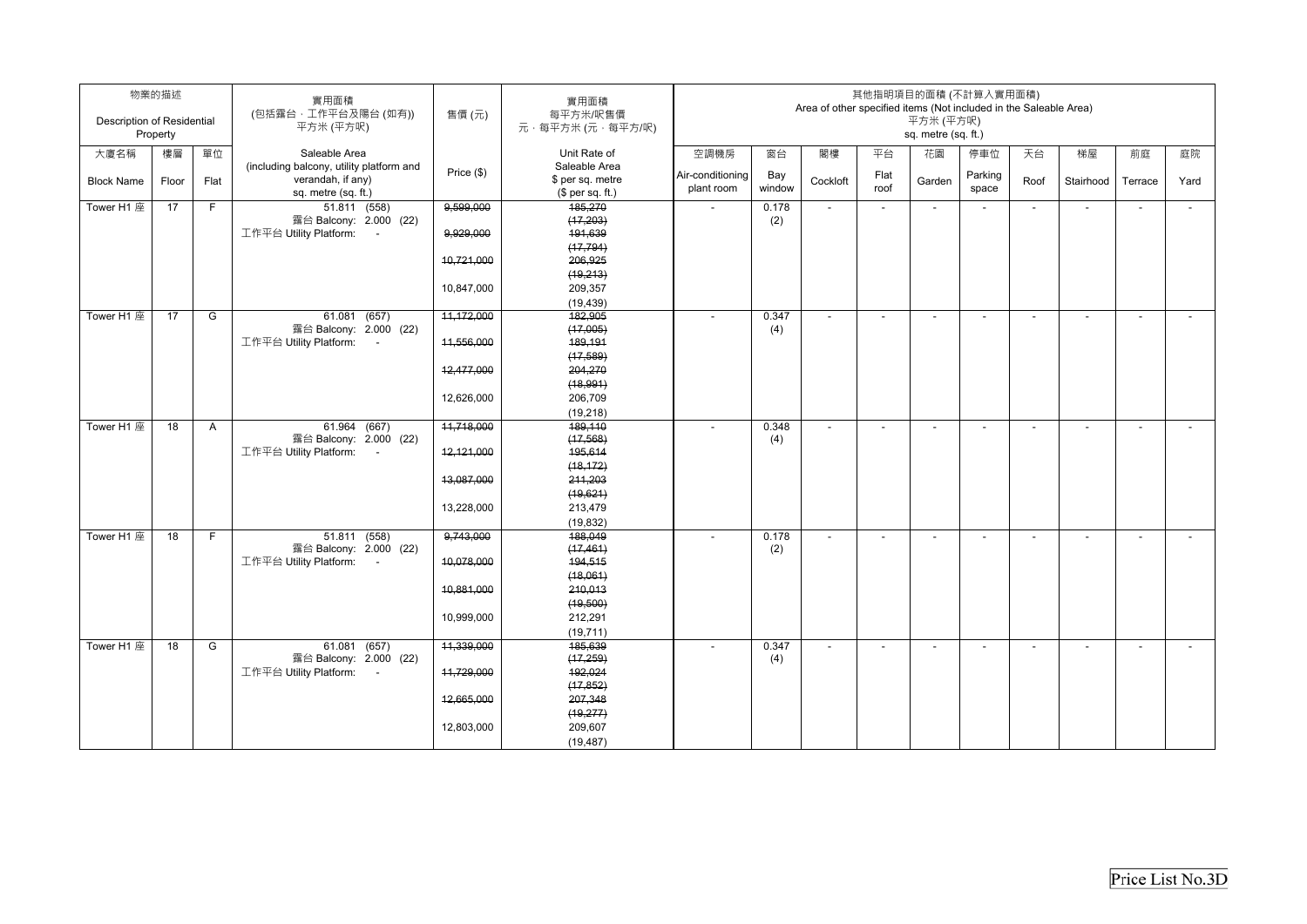| <b>Description of Residential</b> | 物業的描述<br>Property |            | 實用面積<br>(包括露台,工作平台及陽台(如有))<br>平方米 (平方呎)                                        | 售價(元)        | 實用面積<br>每平方米/呎售價<br>元·每平方米 (元·每平方/呎)              |                                        |                     | Area of other specified items (Not included in the Saleable Area) |                          | 平方米 (平方呎)<br>sq. metre (sq. ft.) | 其他指明項目的面積 (不計算入實用面積)     |                          |                          |                          |            |
|-----------------------------------|-------------------|------------|--------------------------------------------------------------------------------|--------------|---------------------------------------------------|----------------------------------------|---------------------|-------------------------------------------------------------------|--------------------------|----------------------------------|--------------------------|--------------------------|--------------------------|--------------------------|------------|
| 大廈名稱<br><b>Block Name</b>         | 樓層<br>Floor       | 單位<br>Flat | Saleable Area<br>(including balcony, utility platform and<br>verandah, if any) | Price (\$)   | Unit Rate of<br>Saleable Area<br>\$ per sq. metre | 空調機房<br>Air-conditioning<br>plant room | 窗台<br>Bay<br>window | 閣樓<br>Cockloft                                                    | 平台<br>Flat<br>roof       | 花園<br>Garden                     | 停車位<br>Parking<br>space  | 天台<br>Roof               | 梯屋<br>Stairhood          | 前庭<br>Terrace            | 庭院<br>Yard |
| Tower H1 座                        | 19                | A          | sq. metre (sq. ft.)<br>61.964 (667)                                            | 11,718,000   | (\$ per sq. ft.)<br>189,110                       |                                        | 0.348               | $\overline{a}$                                                    | $\overline{\phantom{a}}$ | $\blacksquare$                   | $\overline{\phantom{a}}$ | $\blacksquare$           | $\overline{\phantom{a}}$ | $\overline{\phantom{a}}$ | $\sim$     |
|                                   |                   |            | 露台 Balcony: 2.000 (22)<br>工作平台 Utility Platform:<br>$\sim$ $-$                 | 12,121,000   | (17, 568)<br>195,614                              |                                        | (4)                 |                                                                   |                          |                                  |                          |                          |                          |                          |            |
|                                   |                   |            |                                                                                |              | (18, 172)                                         |                                        |                     |                                                                   |                          |                                  |                          |                          |                          |                          |            |
|                                   |                   |            |                                                                                | 13,087,000   | 211,203<br>(19,621)                               |                                        |                     |                                                                   |                          |                                  |                          |                          |                          |                          |            |
|                                   |                   |            |                                                                                | 13,228,000   | 213,479                                           |                                        |                     |                                                                   |                          |                                  |                          |                          |                          |                          |            |
| Tower H1 座                        | 19                | F.         | 51.811 (558)                                                                   | 9,743,000    | (19, 832)<br>188,049                              | $\sim$                                 | 0.178               | $\overline{a}$                                                    | $\overline{\phantom{a}}$ | $\overline{a}$                   | $\overline{a}$           | $\overline{\phantom{a}}$ | $\overline{\phantom{a}}$ | $\overline{\phantom{a}}$ |            |
|                                   |                   |            | 露台 Balcony: 2.000 (22)                                                         |              | (17, 461)                                         |                                        | (2)                 |                                                                   |                          |                                  |                          |                          |                          |                          |            |
|                                   |                   |            | 工作平台 Utility Platform: -                                                       | 10,078,000   | 194,515                                           |                                        |                     |                                                                   |                          |                                  |                          |                          |                          |                          |            |
|                                   |                   |            |                                                                                | 10,881,000   | (18,061)<br>210,013                               |                                        |                     |                                                                   |                          |                                  |                          |                          |                          |                          |            |
|                                   |                   |            |                                                                                |              | (19,500)                                          |                                        |                     |                                                                   |                          |                                  |                          |                          |                          |                          |            |
|                                   |                   |            |                                                                                | 10,999,000   | 212,291                                           |                                        |                     |                                                                   |                          |                                  |                          |                          |                          |                          |            |
| Tower H1 座                        | 19                | G          | $61.081$ (657)                                                                 | 44,339,000   | (19, 711)<br>185,639                              | $\sim$                                 | 0.347               | $\overline{a}$                                                    | $\overline{\phantom{a}}$ | $\overline{\phantom{a}}$         | $\overline{\phantom{a}}$ | $\overline{\phantom{a}}$ | $\overline{\phantom{0}}$ | $\overline{a}$           |            |
|                                   |                   |            | 露台 Balcony: 2.000 (22)                                                         |              | (17, 259)                                         |                                        | (4)                 |                                                                   |                          |                                  |                          |                          |                          |                          |            |
|                                   |                   |            | 工作平台 Utility Platform: -                                                       | 11,729,000   | 192,024<br>(17, 852)                              |                                        |                     |                                                                   |                          |                                  |                          |                          |                          |                          |            |
|                                   |                   |            |                                                                                | 12,665,000   | 207,348                                           |                                        |                     |                                                                   |                          |                                  |                          |                          |                          |                          |            |
|                                   |                   |            |                                                                                |              | (19, 277)                                         |                                        |                     |                                                                   |                          |                                  |                          |                          |                          |                          |            |
|                                   |                   |            |                                                                                | 12,803,000   | 209,607                                           |                                        |                     |                                                                   |                          |                                  |                          |                          |                          |                          |            |
| Tower H1 座                        | 20                | A          | 61.964 (667)                                                                   | 11,806,000   | (19, 487)<br>190,530                              |                                        | 0.348               |                                                                   | $\overline{\phantom{a}}$ |                                  | $\blacksquare$           | $\blacksquare$           | $\overline{\phantom{a}}$ |                          |            |
|                                   |                   |            | 露台 Balcony: 2.000 (22)                                                         |              | (17,700)                                          |                                        | (4)                 |                                                                   |                          |                                  |                          |                          |                          |                          |            |
|                                   |                   |            | 工作平台 Utility Platform: -                                                       | 12,212,000   | 197,082<br>(18,309)                               |                                        |                     |                                                                   |                          |                                  |                          |                          |                          |                          |            |
|                                   |                   |            |                                                                                | 43, 185, 000 | 212,785                                           |                                        |                     |                                                                   |                          |                                  |                          |                          |                          |                          |            |
|                                   |                   |            |                                                                                |              | (19, 768)                                         |                                        |                     |                                                                   |                          |                                  |                          |                          |                          |                          |            |
|                                   |                   |            |                                                                                | 12,659,000   | 204,296<br>(18, 979)                              |                                        |                     |                                                                   |                          |                                  |                          |                          |                          |                          |            |
|                                   |                   |            |                                                                                | 13,320,000   | 214,964                                           |                                        |                     |                                                                   |                          |                                  |                          |                          |                          |                          |            |
|                                   |                   |            |                                                                                |              | (19,970)                                          |                                        |                     |                                                                   |                          |                                  |                          |                          |                          |                          |            |
| Tower H1 座                        | 20                | C          | 52.762 (568)<br>露台 Balcony: 2.000 (22)                                         | 9,978,000    | 189,113<br>(17, 567)                              |                                        | 0.252<br>(3)        | $\overline{a}$                                                    | $\overline{\phantom{a}}$ | $\overline{\phantom{a}}$         | $\overline{\phantom{a}}$ | $\overline{\phantom{a}}$ | $\overline{\phantom{a}}$ |                          |            |
|                                   |                   |            | 工作平台 Utility Platform: -                                                       | 10,321,000   | 195,614                                           |                                        |                     |                                                                   |                          |                                  |                          |                          |                          |                          |            |
|                                   |                   |            |                                                                                |              | (18, 171)                                         |                                        |                     |                                                                   |                          |                                  |                          |                          |                          |                          |            |
|                                   |                   |            |                                                                                | 11,144,000   | 211,213<br>(19,620)                               |                                        |                     |                                                                   |                          |                                  |                          |                          |                          |                          |            |
|                                   |                   |            |                                                                                | 11,259,000   | 213,392                                           |                                        |                     |                                                                   |                          |                                  |                          |                          |                          |                          |            |
|                                   |                   |            |                                                                                |              | (19, 822)                                         |                                        |                     |                                                                   |                          |                                  |                          |                          |                          |                          |            |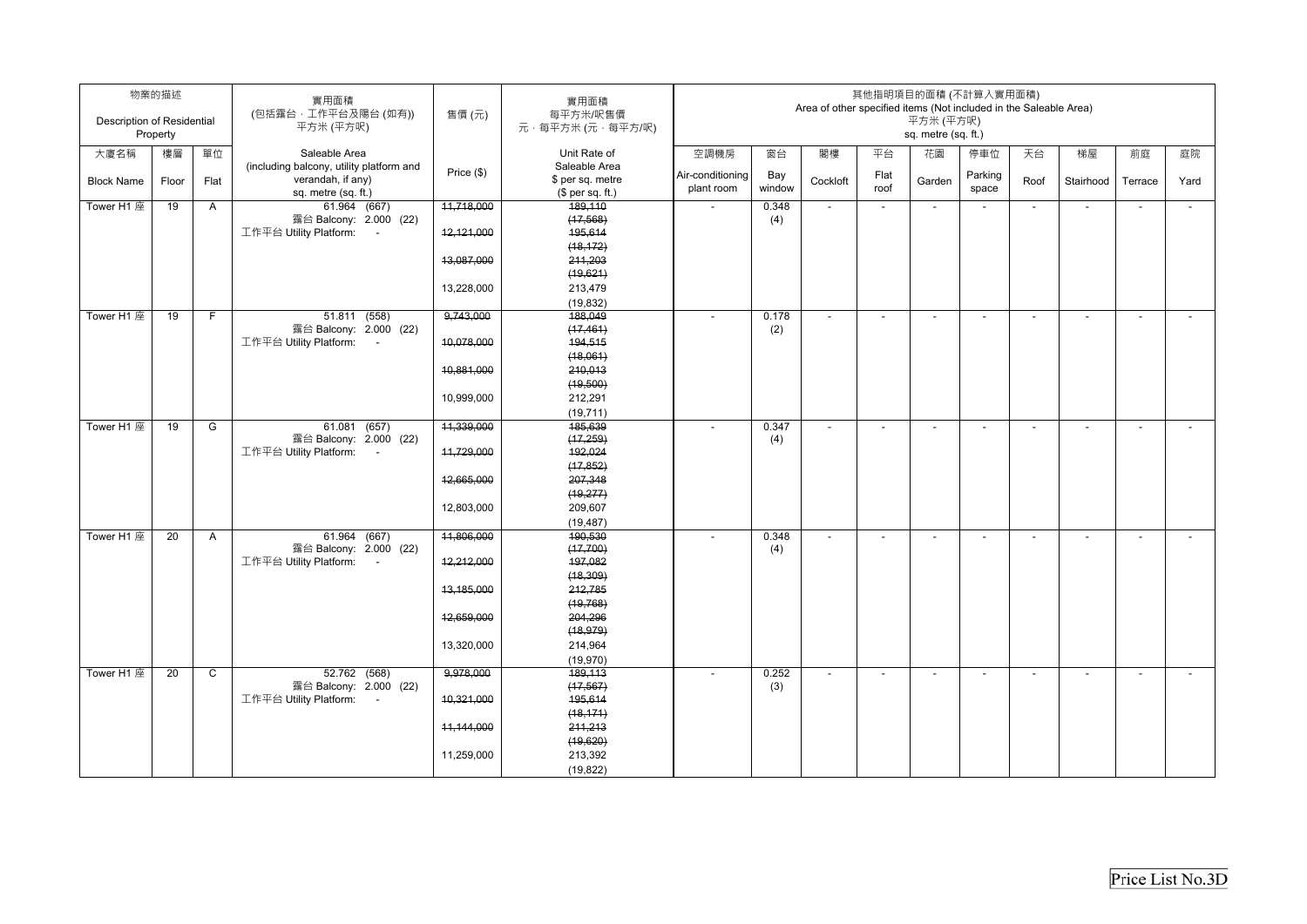| Description of Residential | 物業的描述<br>Property |                | 實用面積<br>(包括露台,工作平台及陽台(如有))<br>平方米 (平方呎)                                              | 售價(元)      | 實用面積<br>每平方米/呎售價<br>元·每平方米 (元·每平方/呎)                  |                                |               | Area of other specified items (Not included in the Saleable Area) |                          | 平方米 (平方呎)<br>sq. metre (sq. ft.) | 其他指明項目的面積 (不計算入實用面積)     |                |                          |                          |                          |
|----------------------------|-------------------|----------------|--------------------------------------------------------------------------------------|------------|-------------------------------------------------------|--------------------------------|---------------|-------------------------------------------------------------------|--------------------------|----------------------------------|--------------------------|----------------|--------------------------|--------------------------|--------------------------|
| 大廈名稱                       | 樓層                | 單位             | Saleable Area                                                                        |            | Unit Rate of                                          | 空調機房                           | 窗台            | 閣樓                                                                | 平台                       | 花園                               | 停車位                      | 天台             | 梯屋                       | 前庭                       | 庭院                       |
| <b>Block Name</b>          | Floor             | Flat           | (including balcony, utility platform and<br>verandah, if any)<br>sq. metre (sq. ft.) | Price (\$) | Saleable Area<br>\$ per sq. metre<br>(\$ per sq. ft.) | Air-conditioning<br>plant room | Bay<br>window | Cockloft                                                          | Flat<br>roof             | Garden                           | Parking<br>space         | Roof           | Stairhood                | Terrace                  | Yard                     |
| Tower H1 座                 | 20                | $\overline{F}$ | 51.811 (558)                                                                         | 9,816,000  | 189,458                                               |                                | 0.178         |                                                                   | $\overline{\phantom{a}}$ | $\overline{\phantom{a}}$         |                          |                | $\overline{\phantom{a}}$ |                          | $\overline{\phantom{a}}$ |
|                            |                   |                | 露台 Balcony: 2.000 (22)                                                               |            | (17, 591)                                             |                                | (2)           |                                                                   |                          |                                  |                          |                |                          |                          |                          |
|                            |                   |                | 工作平台 Utility Platform: -                                                             | 10,154,000 | 195,982<br>(18, 197)                                  |                                |               |                                                                   |                          |                                  |                          |                |                          |                          |                          |
|                            |                   |                |                                                                                      | 10,963,000 | 211,596                                               |                                |               |                                                                   |                          |                                  |                          |                |                          |                          |                          |
|                            |                   |                |                                                                                      |            | (19, 647)                                             |                                |               |                                                                   |                          |                                  |                          |                |                          |                          |                          |
|                            |                   |                |                                                                                      | 11,076,000 | 213,777                                               |                                |               |                                                                   |                          |                                  |                          |                |                          |                          |                          |
|                            |                   |                |                                                                                      |            | (19, 849)                                             |                                |               |                                                                   |                          |                                  |                          |                |                          |                          |                          |
| Tower H1 座                 | 20                | G              | 61.081 (657)                                                                         | 11,424,000 | 487,030                                               |                                | 0.347         | $\overline{\phantom{a}}$                                          | $\overline{a}$           | $\overline{\phantom{a}}$         | $\overline{\phantom{a}}$ | $\overline{a}$ | $\overline{a}$           | $\sim$                   | $\sim$                   |
|                            |                   |                | 露台 Balcony: 2.000 (22)                                                               |            | (17, 388)                                             |                                | (4)           |                                                                   |                          |                                  |                          |                |                          |                          |                          |
|                            |                   |                | 工作平台 Utility Platform: -                                                             | 11,817,000 | 193,464                                               |                                |               |                                                                   |                          |                                  |                          |                |                          |                          |                          |
|                            |                   |                |                                                                                      |            | (17,986)                                              |                                |               |                                                                   |                          |                                  |                          |                |                          |                          |                          |
|                            |                   |                |                                                                                      | 12,760,000 | 208,903<br>(19, 422)                                  |                                |               |                                                                   |                          |                                  |                          |                |                          |                          |                          |
| Tower H1 座                 | 21                | A              | 61.964 (667)                                                                         | 11,965,000 | 193,096                                               |                                | 0.348         | $\sim$                                                            | $\overline{\phantom{a}}$ | $\overline{\phantom{a}}$         | $\overline{\phantom{a}}$ | $\overline{a}$ | $\overline{\phantom{a}}$ | $\overline{\phantom{a}}$ |                          |
|                            |                   |                | 露台 Balcony: 2.000 (22)                                                               |            | (17, 939)                                             |                                | (4)           |                                                                   |                          |                                  |                          |                |                          |                          |                          |
|                            |                   |                | 工作平台 Utility Platform: -                                                             | 12,377,000 | 199,745                                               |                                |               |                                                                   |                          |                                  |                          |                |                          |                          |                          |
|                            |                   |                |                                                                                      |            | (18, 556)                                             |                                |               |                                                                   |                          |                                  |                          |                |                          |                          |                          |
|                            |                   |                |                                                                                      | 13,363,000 | 215,657                                               |                                |               |                                                                   |                          |                                  |                          |                |                          |                          |                          |
|                            |                   |                |                                                                                      |            | (20, 034)                                             |                                |               |                                                                   |                          |                                  |                          |                |                          |                          |                          |
|                            |                   |                |                                                                                      | 12,823,000 | 206,943                                               |                                |               |                                                                   |                          |                                  |                          |                |                          |                          |                          |
|                            |                   |                |                                                                                      |            | (19, 225)                                             |                                |               |                                                                   |                          |                                  |                          |                |                          |                          |                          |
|                            |                   |                |                                                                                      | 13,493,000 | 217,755                                               |                                |               |                                                                   |                          |                                  |                          |                |                          |                          |                          |
|                            |                   |                |                                                                                      |            | (20, 229)                                             |                                |               |                                                                   |                          |                                  |                          |                |                          |                          |                          |
| Tower H1 座                 | 21                | $\mathsf{C}$   | 52.762 (568)<br>露台 Balcony: 2.000 (22)                                               | 10,112,000 | 191,653<br>(17, 803)                                  |                                | 0.252<br>(3)  | $\sim$                                                            | $\overline{\phantom{a}}$ | $\overline{\phantom{a}}$         | ÷,                       | $\blacksquare$ | $\overline{a}$           | $\overline{a}$           | $\overline{a}$           |
|                            |                   |                | 工作平台 Utility Platform: -                                                             | 10,461,000 | 198,268                                               |                                |               |                                                                   |                          |                                  |                          |                |                          |                          |                          |
|                            |                   |                |                                                                                      |            | (18, 417)                                             |                                |               |                                                                   |                          |                                  |                          |                |                          |                          |                          |
|                            |                   |                |                                                                                      | 11,294,000 | 214,056                                               |                                |               |                                                                   |                          |                                  |                          |                |                          |                          |                          |
|                            |                   |                |                                                                                      |            | (19, 884)                                             |                                |               |                                                                   |                          |                                  |                          |                |                          |                          |                          |
|                            |                   |                |                                                                                      | 11,405,000 | 216,159                                               |                                |               |                                                                   |                          |                                  |                          |                |                          |                          |                          |
|                            |                   |                |                                                                                      |            | (20,079)                                              |                                |               |                                                                   |                          |                                  |                          |                |                          |                          |                          |
| Tower H1 座                 | 21                | F              | 51.811 (558)                                                                         | 9,910,000  | 191,272                                               |                                | 0.178         | $\overline{\phantom{a}}$                                          | $\overline{\phantom{a}}$ | $\overline{\phantom{a}}$         | $\overline{\phantom{a}}$ | $\overline{a}$ | $\overline{\phantom{a}}$ | $\overline{\phantom{a}}$ | $\overline{\phantom{a}}$ |
|                            |                   |                | 露台 Balcony: 2.000 (22)                                                               |            | (17, 760)                                             |                                | (2)           |                                                                   |                          |                                  |                          |                |                          |                          |                          |
|                            |                   |                | 工作平台 Utility Platform: -                                                             | 10,251,000 | 197,854<br>(18, 371)                                  |                                |               |                                                                   |                          |                                  |                          |                |                          |                          |                          |
|                            |                   |                |                                                                                      | 11,068,000 | 213,623                                               |                                |               |                                                                   |                          |                                  |                          |                |                          |                          |                          |
|                            |                   |                |                                                                                      |            | (19, 835)                                             |                                |               |                                                                   |                          |                                  |                          |                |                          |                          |                          |
|                            |                   |                |                                                                                      | 11,176,000 | 215,707                                               |                                |               |                                                                   |                          |                                  |                          |                |                          |                          |                          |
|                            |                   |                |                                                                                      |            | (20, 029)                                             |                                |               |                                                                   |                          |                                  |                          |                |                          |                          |                          |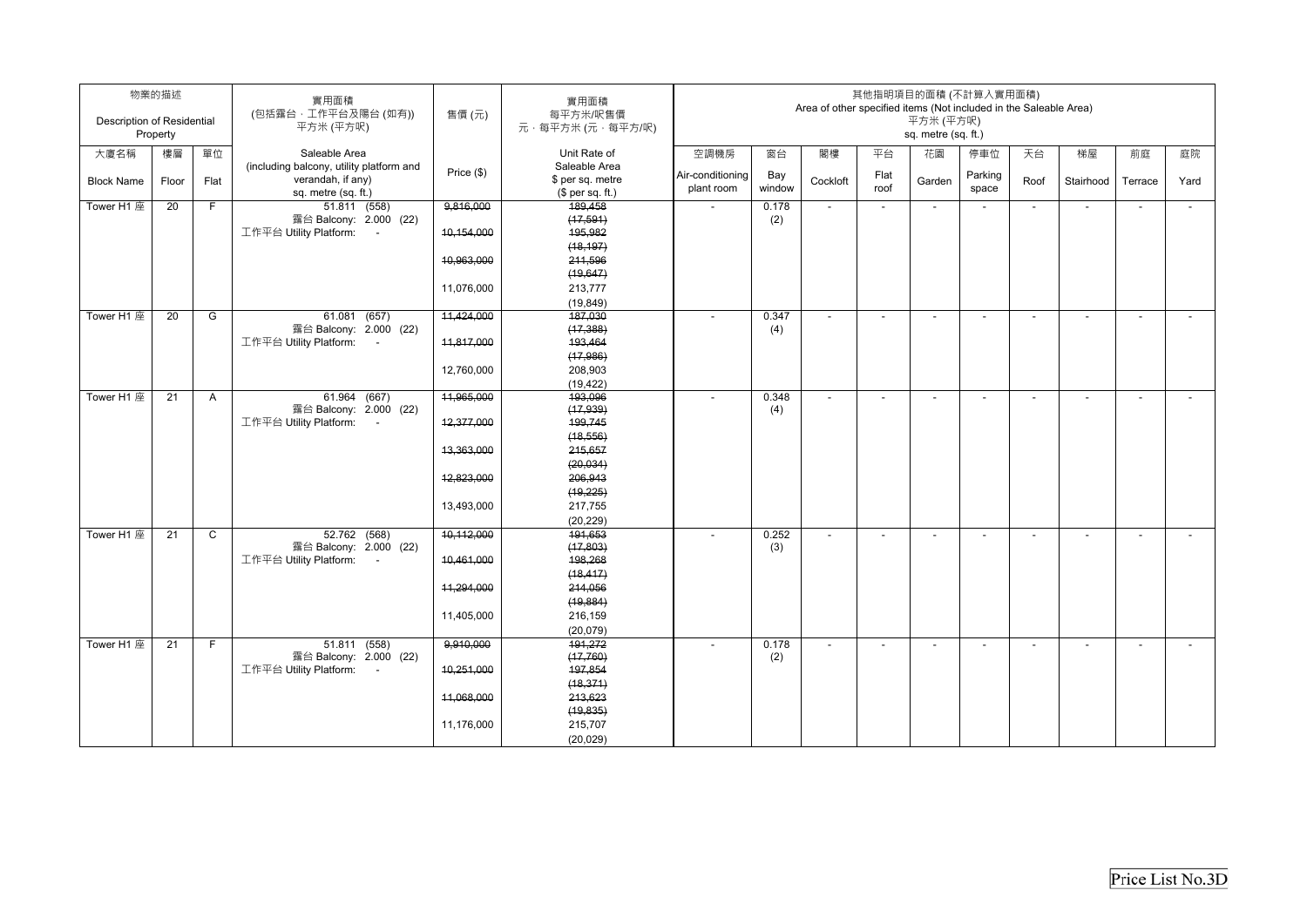| Description of Residential | 物業的描述<br>Property |                | 實用面積<br>(包括露台,工作平台及陽台(如有))<br>平方米 (平方呎)                                              | 售價(元)      | 實用面積<br>每平方米/呎售價<br>元,每平方米 (元,每平方/呎)                  |                                |               | Area of other specified items (Not included in the Saleable Area) |                          | 平方米 (平方呎)<br>sq. metre (sq. ft.) | 其他指明項目的面積 (不計算入實用面積)     |                          |                          |                          |                |
|----------------------------|-------------------|----------------|--------------------------------------------------------------------------------------|------------|-------------------------------------------------------|--------------------------------|---------------|-------------------------------------------------------------------|--------------------------|----------------------------------|--------------------------|--------------------------|--------------------------|--------------------------|----------------|
| 大廈名稱                       | 樓層                | 單位             | Saleable Area                                                                        |            | Unit Rate of                                          | 空調機房                           | 窗台            | 閣樓                                                                | 平台                       | 花園                               | 停車位                      | 天台                       | 梯屋                       | 前庭                       | 庭院             |
| <b>Block Name</b>          | Floor             | Flat           | (including balcony, utility platform and<br>verandah, if any)<br>sq. metre (sq. ft.) | Price (\$) | Saleable Area<br>\$ per sq. metre<br>(\$ per sq. ft.) | Air-conditioning<br>plant room | Bay<br>window | Cockloft                                                          | Flat<br>roof             | Garden                           | Parking<br>space         | Roof                     | Stairhood                | Terrace                  | Yard           |
| Tower H1 座                 | 21                | G              | $61.081$ (657)                                                                       | 11,535,000 | 188,848                                               |                                | 0.347         | $\overline{a}$                                                    | $\overline{a}$           | $\overline{a}$                   | $\overline{a}$           | $\overline{a}$           | $\overline{a}$           | $\overline{\phantom{a}}$ | $\overline{a}$ |
|                            |                   |                | 露台 Balcony: 2.000 (22)<br>工作平台 Utility Platform: -                                   | 11,932,000 | (17, 557)<br>195,347                                  |                                | (4)           |                                                                   |                          |                                  |                          |                          |                          |                          |                |
|                            |                   |                |                                                                                      |            | (18, 161)                                             |                                |               |                                                                   |                          |                                  |                          |                          |                          |                          |                |
|                            |                   |                |                                                                                      | 12,883,000 | 210,917                                               |                                |               |                                                                   |                          |                                  |                          |                          |                          |                          |                |
|                            |                   |                |                                                                                      |            | (19,609)                                              |                                |               |                                                                   |                          |                                  |                          |                          |                          |                          |                |
|                            |                   |                |                                                                                      | 12,364,000 | 202,420                                               |                                |               |                                                                   |                          |                                  |                          |                          |                          |                          |                |
|                            |                   |                |                                                                                      |            | (18, 819)                                             |                                |               |                                                                   |                          |                                  |                          |                          |                          |                          |                |
|                            |                   |                |                                                                                      | 13,011,000 | 213,012                                               |                                |               |                                                                   |                          |                                  |                          |                          |                          |                          |                |
|                            |                   |                |                                                                                      |            | (19, 804)                                             |                                |               |                                                                   |                          |                                  |                          |                          |                          |                          |                |
| Tower H1 座                 | 22                | Α              | 61.964 (667)                                                                         | 12,055,000 | 194,548                                               |                                | 0.348         | $\overline{a}$                                                    | $\overline{\phantom{a}}$ | $\overline{\phantom{a}}$         | $\overline{a}$           | $\overline{a}$           | $\overline{a}$           | $\overline{a}$           |                |
|                            |                   |                | 露台 Balcony: 2.000 (22)                                                               |            | (18,073)                                              |                                | (4)           |                                                                   |                          |                                  |                          |                          |                          |                          |                |
|                            |                   |                | 工作平台 Utility Platform: -                                                             | 42,470,000 | 201,246<br>(18, 696)                                  |                                |               |                                                                   |                          |                                  |                          |                          |                          |                          |                |
|                            |                   |                |                                                                                      | 13,464,000 | 217,287                                               |                                |               |                                                                   |                          |                                  |                          |                          |                          |                          |                |
|                            |                   |                |                                                                                      |            | (20, 186)                                             |                                |               |                                                                   |                          |                                  |                          |                          |                          |                          |                |
|                            |                   |                |                                                                                      | 13,493,000 | 217,755                                               |                                |               |                                                                   |                          |                                  |                          |                          |                          |                          |                |
|                            |                   |                |                                                                                      |            | (20, 229)                                             |                                |               |                                                                   |                          |                                  |                          |                          |                          |                          |                |
| Tower H1 座                 | 22                | $\mathsf{C}$   | 52.762 (568)                                                                         | 10,188,000 | 193.094                                               |                                | 0.252         | $\overline{\phantom{a}}$                                          | $\blacksquare$           | $\overline{\phantom{a}}$         | $\overline{a}$           | $\overline{\phantom{a}}$ | $\overline{a}$           | $\overline{\phantom{a}}$ | $\overline{a}$ |
|                            |                   |                | 露台 Balcony: 2.000 (22)                                                               |            | (17, 937)                                             |                                | (3)           |                                                                   |                          |                                  |                          |                          |                          |                          |                |
|                            |                   |                | 工作平台 Utility Platform: -                                                             | 10,539,000 | 199,746                                               |                                |               |                                                                   |                          |                                  |                          |                          |                          |                          |                |
|                            |                   |                |                                                                                      | 11,379,000 | (18, 555)<br>215,667                                  |                                |               |                                                                   |                          |                                  |                          |                          |                          |                          |                |
|                            |                   |                |                                                                                      |            | (20, 033)                                             |                                |               |                                                                   |                          |                                  |                          |                          |                          |                          |                |
|                            |                   |                |                                                                                      | 11,405,000 | 216,159                                               |                                |               |                                                                   |                          |                                  |                          |                          |                          |                          |                |
|                            |                   |                |                                                                                      |            | (20,079)                                              |                                |               |                                                                   |                          |                                  |                          |                          |                          |                          |                |
| Tower H2 座                 | 16                | $\overline{F}$ | 51.471(554)                                                                          | 9,670,000  | 187,873                                               |                                | 0.179         |                                                                   | $\overline{\phantom{a}}$ | $\overline{a}$                   | $\overline{\phantom{a}}$ | $\overline{\phantom{a}}$ | $\overline{\phantom{a}}$ |                          | $\overline{a}$ |
|                            |                   |                | 露台 Balcony: 2.000 (22)                                                               |            | (17, 455)                                             |                                | (2)           |                                                                   |                          |                                  |                          |                          |                          |                          |                |
|                            |                   |                | 工作平台 Utility Platform: -                                                             | 10,003,000 | 194,342                                               |                                |               |                                                                   |                          |                                  |                          |                          |                          |                          |                |
|                            |                   |                |                                                                                      |            | (18,056)                                              |                                |               |                                                                   |                          |                                  |                          |                          |                          |                          |                |
|                            |                   |                |                                                                                      | 10,800,000 | (209, 827)                                            |                                |               |                                                                   |                          |                                  |                          |                          |                          |                          |                |
|                            |                   |                |                                                                                      | 10,284,000 | (19, 495)<br>(199, 802)                               |                                |               |                                                                   |                          |                                  |                          |                          |                          |                          |                |
|                            |                   |                |                                                                                      |            | (18, 563)                                             |                                |               |                                                                   |                          |                                  |                          |                          |                          |                          |                |
|                            |                   |                |                                                                                      | 10,821,000 | 210,235                                               |                                |               |                                                                   |                          |                                  |                          |                          |                          |                          |                |
|                            |                   |                |                                                                                      |            | (19, 532)                                             |                                |               |                                                                   |                          |                                  |                          |                          |                          |                          |                |
| Tower H2 座                 | 17                | F.             | 51.471(554)                                                                          | 9,743,000  | 189,291                                               | $\sim$                         | 0.179         | $\overline{a}$                                                    | $\overline{\phantom{a}}$ | $\overline{\phantom{a}}$         | $\overline{\phantom{a}}$ | $\overline{a}$           | $\overline{a}$           | $\overline{a}$           | $\overline{a}$ |
|                            |                   |                | 露台 Balcony: 2.000 (22)                                                               |            | (17, 587)                                             |                                | (2)           |                                                                   |                          |                                  |                          |                          |                          |                          |                |
|                            |                   |                | 工作平台 Utility Platform: -                                                             | 40,078,000 | 195,800                                               |                                |               |                                                                   |                          |                                  |                          |                          |                          |                          |                |
|                            |                   |                |                                                                                      |            | (18, 191)                                             |                                |               |                                                                   |                          |                                  |                          |                          |                          |                          |                |
|                            |                   |                |                                                                                      | 10,881,000 | 211,401<br>(19, 641)                                  |                                |               |                                                                   |                          |                                  |                          |                          |                          |                          |                |
|                            |                   |                |                                                                                      |            |                                                       |                                |               |                                                                   |                          |                                  |                          |                          |                          |                          |                |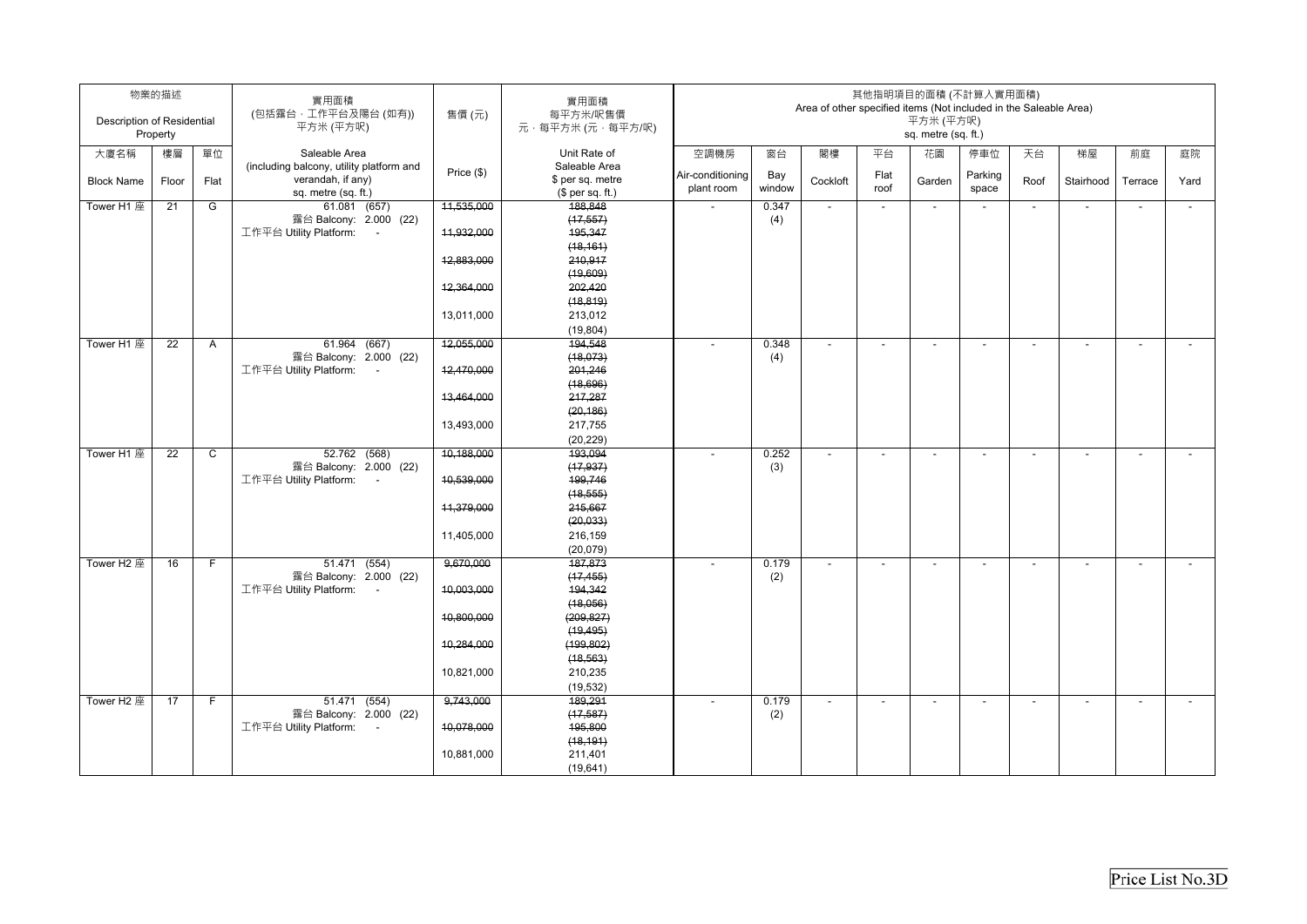| Description of Residential | 物業的描述<br>Property |                | 實用面積<br>(包括露台,工作平台及陽台(如有))<br>平方米 (平方呎)                                              | 售價(元)      | 實用面積<br>每平方米/呎售價<br>元,每平方米 (元,每平方/呎)                  |                                |               | Area of other specified items (Not included in the Saleable Area) |                          | 平方米 (平方呎)<br>sq. metre (sq. ft.) | 其他指明項目的面積 (不計算入實用面積)     |                          |                          |                |      |
|----------------------------|-------------------|----------------|--------------------------------------------------------------------------------------|------------|-------------------------------------------------------|--------------------------------|---------------|-------------------------------------------------------------------|--------------------------|----------------------------------|--------------------------|--------------------------|--------------------------|----------------|------|
| 大廈名稱                       | 樓層                | 單位             | Saleable Area                                                                        |            | Unit Rate of                                          | 空調機房                           | 窗台            | 閣樓                                                                | 平台                       | 花園                               | 停車位                      | 天台                       | 梯屋                       | 前庭             | 庭院   |
| <b>Block Name</b>          | Floor             | Flat           | (including balcony, utility platform and<br>verandah, if any)<br>sq. metre (sq. ft.) | Price (\$) | Saleable Area<br>\$ per sq. metre<br>(\$ per sq. ft.) | Air-conditioning<br>plant room | Bay<br>window | Cockloft                                                          | Flat<br>roof             | Garden                           | Parking<br>space         | Roof                     | Stairhood                | Terrace        | Yard |
| Tower H2 座                 | 18                | $\overline{B}$ | 50.126 (540)                                                                         | 9,565,000  | 190,819<br>(17, 713)                                  |                                | 0.178         |                                                                   | $\overline{\phantom{a}}$ |                                  |                          |                          |                          |                |      |
|                            |                   |                | 露台 Balcony: 2.000 (22)<br>工作平台 Utility Platform: -                                   | 9,894,000  | 197,383                                               |                                | (2)           |                                                                   |                          |                                  |                          |                          |                          |                |      |
|                            |                   |                |                                                                                      |            | (18, 322)                                             |                                |               |                                                                   |                          |                                  |                          |                          |                          |                |      |
|                            |                   |                |                                                                                      | 10,683,000 | 213,123                                               |                                |               |                                                                   |                          |                                  |                          |                          |                          |                |      |
|                            |                   |                |                                                                                      |            | (19, 783)                                             |                                |               |                                                                   |                          |                                  |                          |                          |                          |                |      |
|                            |                   |                |                                                                                      | 10,797,000 | 215,397                                               |                                |               |                                                                   |                          |                                  |                          |                          |                          |                |      |
|                            |                   |                |                                                                                      |            | (19, 994)                                             |                                |               |                                                                   |                          |                                  |                          |                          |                          |                |      |
| Tower H2 座                 | 18                | F              | 51.471 (554)                                                                         | 9,889,000  | 192,128                                               |                                | 0.179         | $\overline{a}$                                                    | $\overline{a}$           | $\overline{\phantom{a}}$         | $\overline{\phantom{a}}$ | $\overline{a}$           | $\sim$                   | $\overline{a}$ |      |
|                            |                   |                | 露台 Balcony: 2.000 (22)                                                               |            | (17, 850)                                             |                                | (2)           |                                                                   |                          |                                  |                          |                          |                          |                |      |
|                            |                   |                | 工作平台 Utility Platform:<br>$\sim$ $-$                                                 | 10,229,000 | 198,733                                               |                                |               |                                                                   |                          |                                  |                          |                          |                          |                |      |
|                            |                   |                |                                                                                      |            | (18, 464)                                             |                                |               |                                                                   |                          |                                  |                          |                          |                          |                |      |
|                            |                   |                |                                                                                      | 11,045,000 | (214, 587)                                            |                                |               |                                                                   |                          |                                  |                          |                          |                          |                |      |
|                            |                   |                |                                                                                      |            | (19, 937)                                             |                                |               |                                                                   |                          |                                  |                          |                          |                          |                |      |
|                            |                   |                |                                                                                      | 10,501,000 | (204, 018)                                            |                                |               |                                                                   |                          |                                  |                          |                          |                          |                |      |
|                            |                   |                |                                                                                      |            | (18, 955)                                             |                                |               |                                                                   |                          |                                  |                          |                          |                          |                |      |
|                            |                   |                |                                                                                      | 11,049,000 | 214,665                                               |                                |               |                                                                   |                          |                                  |                          |                          |                          |                |      |
| Tower H2 座                 | 19                | B              | 50.126 (540)                                                                         | 9,565,000  | (19, 944)<br>190,819                                  |                                | 0.178         |                                                                   |                          |                                  |                          |                          |                          |                |      |
|                            |                   |                | 露台 Balcony: 2.000 (22)                                                               |            | (17, 713)                                             |                                | (2)           |                                                                   | $\overline{\phantom{a}}$ | $\overline{\phantom{a}}$         | $\overline{\phantom{a}}$ | $\overline{\phantom{0}}$ | $\overline{\phantom{a}}$ |                |      |
|                            |                   |                | 工作平台 Utility Platform: -                                                             | 9,894,000  | 197,383                                               |                                |               |                                                                   |                          |                                  |                          |                          |                          |                |      |
|                            |                   |                |                                                                                      |            | (18, 322)                                             |                                |               |                                                                   |                          |                                  |                          |                          |                          |                |      |
| Tower H2 座                 | 19                | F.             | 51.471 (554)                                                                         | 9,889,000  | 192,128                                               |                                | 0.179         |                                                                   |                          |                                  |                          |                          | $\overline{\phantom{a}}$ |                |      |
|                            |                   |                | 露台 Balcony: 2.000 (22)                                                               |            | (17, 850)                                             |                                | (2)           |                                                                   |                          |                                  |                          |                          |                          |                |      |
|                            |                   |                | 工作平台 Utility Platform: -                                                             | 10,229,000 | 198,733                                               |                                |               |                                                                   |                          |                                  |                          |                          |                          |                |      |
|                            |                   |                |                                                                                      |            | (18, 464)                                             |                                |               |                                                                   |                          |                                  |                          |                          |                          |                |      |
|                            |                   |                |                                                                                      | 11,045,000 | (214, 587)                                            |                                |               |                                                                   |                          |                                  |                          |                          |                          |                |      |
|                            |                   |                |                                                                                      |            | (19, 937)                                             |                                |               |                                                                   |                          |                                  |                          |                          |                          |                |      |
|                            |                   |                |                                                                                      | 10,501,000 | (204, 018)                                            |                                |               |                                                                   |                          |                                  |                          |                          |                          |                |      |
|                            |                   |                |                                                                                      |            | (18, 955)                                             |                                |               |                                                                   |                          |                                  |                          |                          |                          |                |      |
|                            |                   |                |                                                                                      | 11,049,000 | 214,665                                               |                                |               |                                                                   |                          |                                  |                          |                          |                          |                |      |
| Tower H2 座                 | 20                | B              | 50.126 (540)                                                                         |            | (19, 944)                                             |                                | 0.178         |                                                                   |                          |                                  |                          |                          |                          |                |      |
|                            |                   |                | 露台 Balcony: 2.000 (22)                                                               | 9,637,000  | 192,256<br>(17, 846)                                  |                                | (2)           |                                                                   | $\overline{\phantom{a}}$ | $\overline{\phantom{a}}$         | $\overline{\phantom{a}}$ | $\overline{\phantom{a}}$ | $\overline{a}$           |                |      |
|                            |                   |                | 工作平台 Utility Platform: -                                                             | 9,968,000  | 198,859                                               |                                |               |                                                                   |                          |                                  |                          |                          |                          |                |      |
|                            |                   |                |                                                                                      |            | (18, 459)                                             |                                |               |                                                                   |                          |                                  |                          |                          |                          |                |      |
|                            |                   |                |                                                                                      | 10,763,000 | 214,719                                               |                                |               |                                                                   |                          |                                  |                          |                          |                          |                |      |
|                            |                   |                |                                                                                      |            | (19, 931)                                             |                                |               |                                                                   |                          |                                  |                          |                          |                          |                |      |
|                            |                   |                |                                                                                      | 10,872,000 | 216,893                                               |                                |               |                                                                   |                          |                                  |                          |                          |                          |                |      |
|                            |                   |                |                                                                                      |            | (20, 133)                                             |                                |               |                                                                   |                          |                                  |                          |                          |                          |                |      |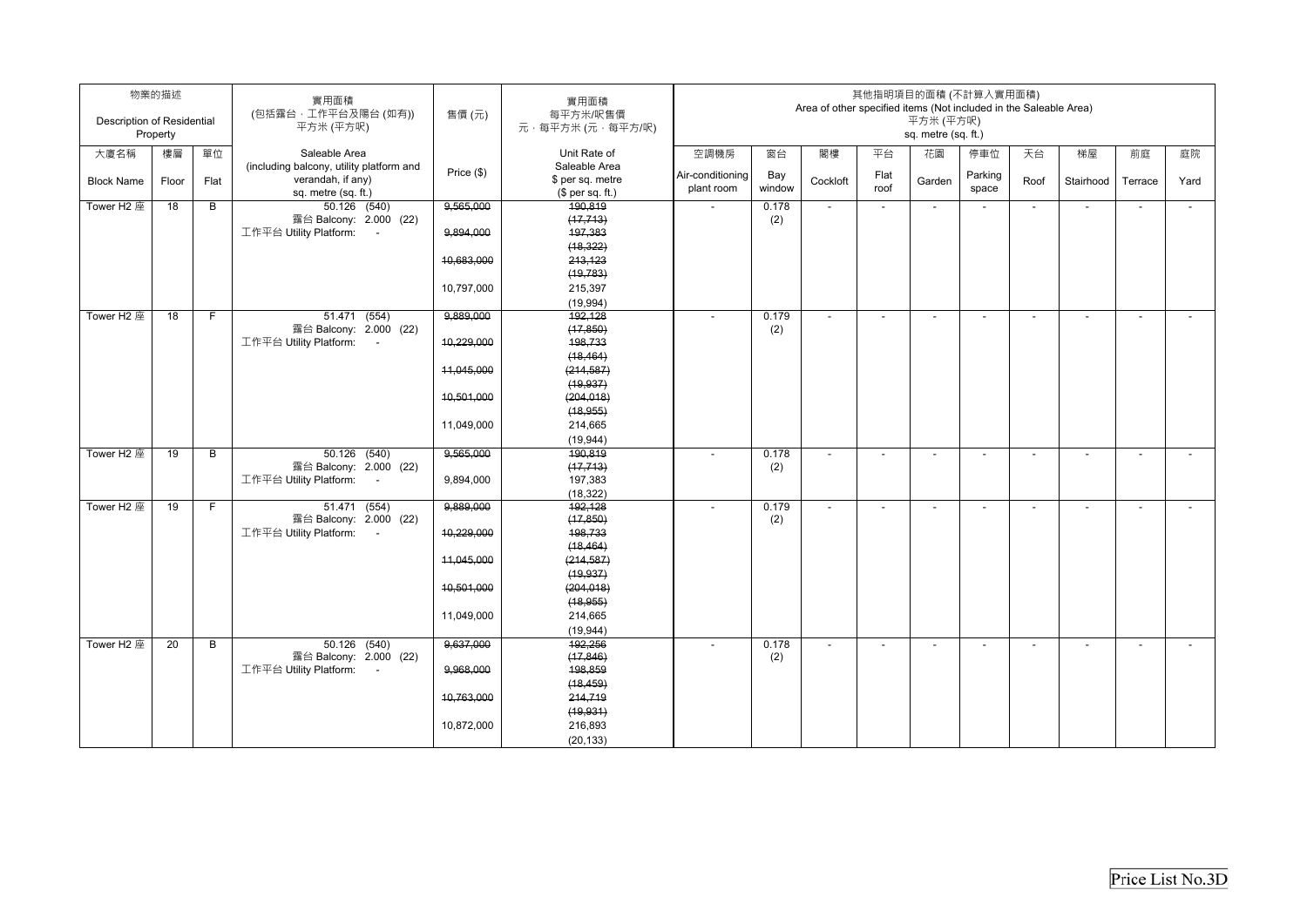| Description of Residential | 物業的描述<br>Property |                | 實用面積<br>(包括露台,工作平台及陽台(如有))<br>平方米 (平方呎)                                              | 售價(元)      | 實用面積<br>每平方米/呎售價<br>元,每平方米 (元,每平方/呎)                  |                                |               | Area of other specified items (Not included in the Saleable Area) |                          | 其他指明項目的面積 (不計算入實用面積)<br>平方米 (平方呎)<br>sq. metre (sq. ft.) |                          |                |                          |                          |                          |
|----------------------------|-------------------|----------------|--------------------------------------------------------------------------------------|------------|-------------------------------------------------------|--------------------------------|---------------|-------------------------------------------------------------------|--------------------------|----------------------------------------------------------|--------------------------|----------------|--------------------------|--------------------------|--------------------------|
| 大廈名稱                       | 樓層                | 單位             | Saleable Area                                                                        |            | Unit Rate of                                          | 空調機房                           | 窗台            | 閣樓                                                                | 平台                       | 花園                                                       | 停車位                      | 天台             | 梯屋                       | 前庭                       | 庭院                       |
| <b>Block Name</b>          | Floor             | Flat           | (including balcony, utility platform and<br>verandah, if any)<br>sq. metre (sq. ft.) | Price (\$) | Saleable Area<br>\$ per sq. metre<br>$$$ per sq. ft.) | Air-conditioning<br>plant room | Bay<br>window | Cockloft                                                          | Flat<br>roof             | Garden                                                   | Parking<br>space         | Roof           | Stairhood                | Terrace                  | Yard                     |
| Tower H2 座                 | 20                | F              | 51.471 (554)                                                                         | 9,963,000  | 193,565                                               |                                | 0.179         | $\sim$                                                            | $\overline{\phantom{a}}$ | $\overline{\phantom{a}}$                                 |                          | $\blacksquare$ | $\overline{a}$           | $\overline{\phantom{a}}$ | $\overline{\phantom{a}}$ |
|                            |                   |                | 露台 Balcony: 2.000 (22)<br>工作平台 Utility Platform: -                                   | 10,306,000 | (17, 984)<br>200,229<br>(18,603)                      |                                | (2)           |                                                                   |                          |                                                          |                          |                |                          |                          |                          |
|                            |                   |                |                                                                                      | 11,127,000 | (216, 180)<br>(20, 085)                               |                                |               |                                                                   |                          |                                                          |                          |                |                          |                          |                          |
|                            |                   |                |                                                                                      | 10,574,000 | (205, 436)                                            |                                |               |                                                                   |                          |                                                          |                          |                |                          |                          |                          |
|                            |                   |                |                                                                                      |            | (19,087)                                              |                                |               |                                                                   |                          |                                                          |                          |                |                          |                          |                          |
|                            |                   |                |                                                                                      | 11,127,000 | 216,180<br>(20, 085)                                  |                                |               |                                                                   |                          |                                                          |                          |                |                          |                          |                          |
| Tower H2 座                 | 21                | В              | $50.126$ (540)                                                                       | 9,709,000  | 193,692                                               | $\sim$                         | 0.178         | $\overline{a}$                                                    | $\overline{\phantom{a}}$ | $\overline{\phantom{a}}$                                 | $\overline{a}$           | $\blacksquare$ | $\overline{a}$           | $\overline{a}$           |                          |
|                            |                   |                | 露台 Balcony: 2.000 (22)                                                               |            | (17,980)                                              |                                | (2)           |                                                                   |                          |                                                          |                          |                |                          |                          |                          |
|                            |                   |                | 工作平台 Utility Platform: -                                                             | 10,043,000 | 200,355                                               |                                |               |                                                                   |                          |                                                          |                          |                |                          |                          |                          |
|                            |                   |                |                                                                                      | 10,844,000 | (18, 598)<br>216,335                                  |                                |               |                                                                   |                          |                                                          |                          |                |                          |                          |                          |
|                            |                   |                |                                                                                      |            | (20, 081)                                             |                                |               |                                                                   |                          |                                                          |                          |                |                          |                          |                          |
|                            |                   |                |                                                                                      | 10,948,000 | 218,410                                               |                                |               |                                                                   |                          |                                                          |                          |                |                          |                          |                          |
|                            |                   |                |                                                                                      |            | (20, 274)                                             |                                |               |                                                                   |                          |                                                          |                          |                |                          |                          |                          |
| Tower H2 座                 | 21                | $\overline{F}$ | 51.471 (554)                                                                         | 10,038,000 | 195,022                                               |                                | 0.179         | $\blacksquare$                                                    | $\blacksquare$           | $\overline{\phantom{a}}$                                 | ÷,                       | $\blacksquare$ | $\overline{a}$           | $\overline{\phantom{a}}$ | $\blacksquare$           |
|                            |                   |                | 露台 Balcony: 2.000 (22)<br>工作平台 Utility Platform: -                                   | 10,383,000 | (18, 119)<br>201,725                                  |                                | (2)           |                                                                   |                          |                                                          |                          |                |                          |                          |                          |
|                            |                   |                |                                                                                      |            | (18, 742)                                             |                                |               |                                                                   |                          |                                                          |                          |                |                          |                          |                          |
|                            |                   |                |                                                                                      | 11,211,000 | (217, 812)                                            |                                |               |                                                                   |                          |                                                          |                          |                |                          |                          |                          |
|                            |                   |                |                                                                                      |            | (20, 236)                                             |                                |               |                                                                   |                          |                                                          |                          |                |                          |                          |                          |
|                            |                   |                |                                                                                      | 10,648,000 | (206, 874)                                            |                                |               |                                                                   |                          |                                                          |                          |                |                          |                          |                          |
|                            |                   |                |                                                                                      |            | (19, 220)<br>217,676                                  |                                |               |                                                                   |                          |                                                          |                          |                |                          |                          |                          |
|                            |                   |                |                                                                                      | 11,204,000 | (20, 224)                                             |                                |               |                                                                   |                          |                                                          |                          |                |                          |                          |                          |
| Tower H3 座                 | 15                | A              | $52.235$ $(562)$                                                                     | 9,727,000  | 186,216                                               | $\overline{\phantom{a}}$       | 0.251         | $\overline{\phantom{a}}$                                          | $\overline{\phantom{a}}$ | $\overline{\phantom{a}}$                                 | $\blacksquare$           | $\blacksquare$ | $\overline{\phantom{a}}$ | $\overline{\phantom{a}}$ |                          |
|                            |                   |                | 露台 Balcony: 2.000 (22)                                                               |            | (17, 308)                                             |                                | (3)           |                                                                   |                          |                                                          |                          |                |                          |                          |                          |
|                            |                   |                | 工作平台 Utility Platform: -                                                             | 10,062,000 | 192,629                                               |                                |               |                                                                   |                          |                                                          |                          |                |                          |                          |                          |
|                            |                   |                |                                                                                      | 10,864,000 | (17,904)<br>207,983                                   |                                |               |                                                                   |                          |                                                          |                          |                |                          |                          |                          |
|                            |                   |                |                                                                                      |            | (19, 331)                                             |                                |               |                                                                   |                          |                                                          |                          |                |                          |                          |                          |
|                            |                   |                |                                                                                      | 11,001,000 | 210,606                                               |                                |               |                                                                   |                          |                                                          |                          |                |                          |                          |                          |
|                            |                   |                |                                                                                      |            | (19, 575)                                             |                                |               |                                                                   |                          |                                                          |                          |                |                          |                          |                          |
| Tower H3 座                 | 16                | A              | 52.235 (562)                                                                         | 9,800,000  | 187,614                                               |                                | 0.251         |                                                                   | $\overline{\phantom{a}}$ | $\overline{\phantom{a}}$                                 | $\overline{\phantom{a}}$ |                | $\overline{\phantom{a}}$ |                          |                          |
|                            |                   |                | 露台 Balcony: 2.000 (22)<br>工作平台 Utility Platform: -                                   | 10,137,000 | (17, 438)<br>194,065                                  |                                | (3)           |                                                                   |                          |                                                          |                          |                |                          |                          |                          |
|                            |                   |                |                                                                                      |            | (18,037)                                              |                                |               |                                                                   |                          |                                                          |                          |                |                          |                          |                          |
|                            |                   |                |                                                                                      | 10,945,000 | 209,534                                               |                                |               |                                                                   |                          |                                                          |                          |                |                          |                          |                          |
|                            |                   |                |                                                                                      |            | (19, 475)                                             |                                |               |                                                                   |                          |                                                          |                          |                |                          |                          |                          |
|                            |                   |                |                                                                                      | 11,078,000 | 212,080                                               |                                |               |                                                                   |                          |                                                          |                          |                |                          |                          |                          |
|                            |                   |                |                                                                                      |            | (19, 712)                                             |                                |               |                                                                   |                          |                                                          |                          |                |                          |                          |                          |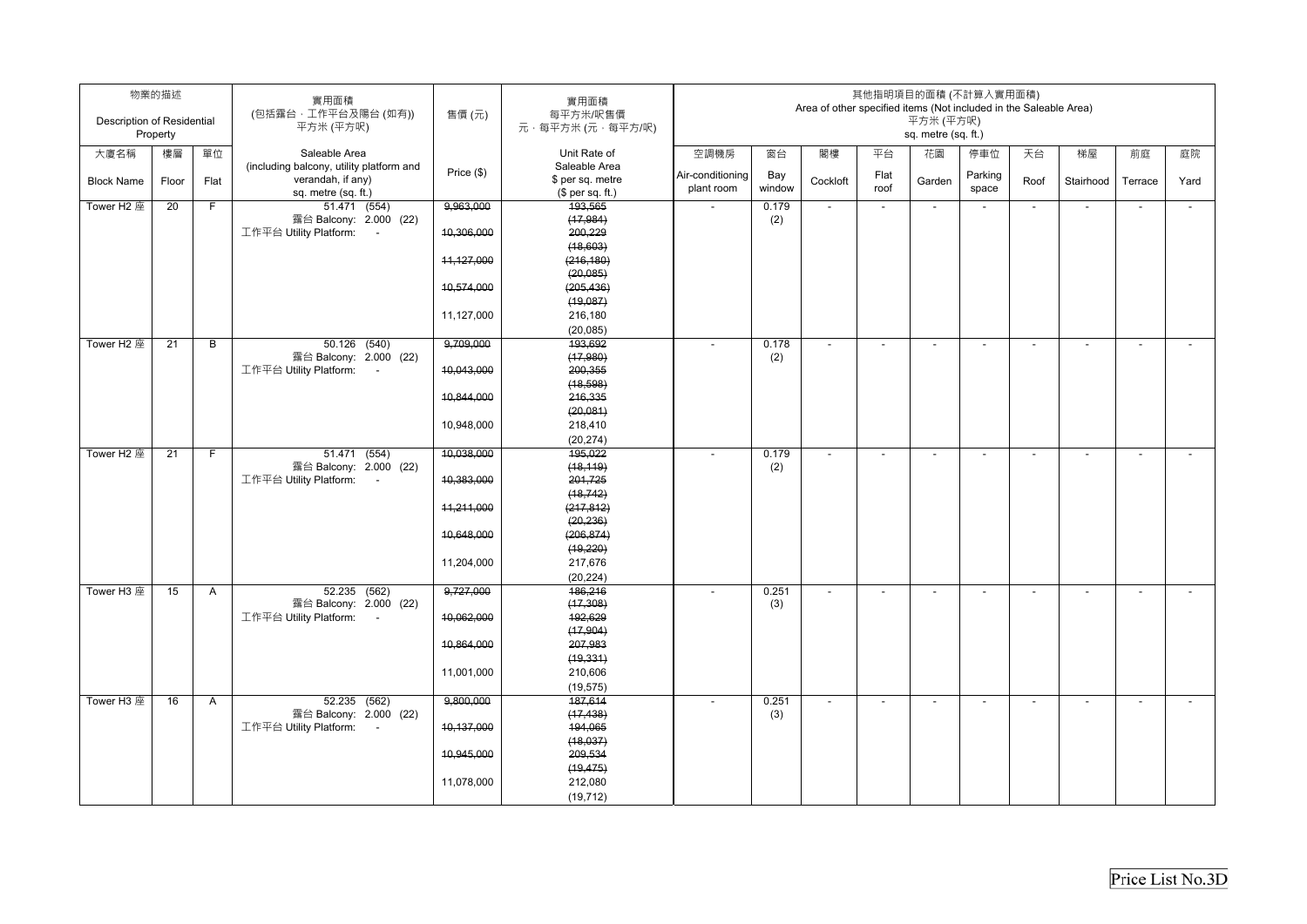| Description of Residential | 物業的描述<br>Property |                | 實用面積<br>(包括露台,工作平台及陽台(如有))<br>平方米 (平方呎)                                              | 售價(元)      | 實用面積<br>每平方米/呎售價<br>元,每平方米 (元,每平方/呎)                  |                                |               | Area of other specified items (Not included in the Saleable Area) |                          | 其他指明項目的面積 (不計算入實用面積)<br>平方米 (平方呎)<br>sq. metre (sq. ft.) |                          |                          |                          |                          |                |
|----------------------------|-------------------|----------------|--------------------------------------------------------------------------------------|------------|-------------------------------------------------------|--------------------------------|---------------|-------------------------------------------------------------------|--------------------------|----------------------------------------------------------|--------------------------|--------------------------|--------------------------|--------------------------|----------------|
| 大廈名稱                       | 樓層                | 單位             | Saleable Area                                                                        |            | Unit Rate of                                          | 空調機房                           | 窗台            | 閣樓                                                                | 平台                       | 花園                                                       | 停車位                      | 天台                       | 梯屋                       | 前庭                       | 庭院             |
| <b>Block Name</b>          | Floor             | Flat           | (including balcony, utility platform and<br>verandah, if any)<br>sq. metre (sq. ft.) | Price (\$) | Saleable Area<br>\$ per sq. metre<br>(\$ per sq. ft.) | Air-conditioning<br>plant room | Bay<br>window | Cockloft                                                          | Flat<br>roof             | Garden                                                   | Parking<br>space         | Roof                     | Stairhood                | Terrace                  | Yard           |
| Tower H3 座                 | 16                | C              | 52.649 (567)                                                                         | 9,865,000  | 187,373                                               | $\overline{\phantom{a}}$       | 0.223         |                                                                   | $\overline{\phantom{a}}$ | $\overline{\phantom{a}}$                                 |                          | $\overline{a}$           | $\overline{a}$           | $\overline{a}$           | $\overline{a}$ |
|                            |                   |                | 露台 Balcony: 2.000 (22)                                                               |            | (17, 399)                                             |                                | (2)           |                                                                   |                          |                                                          |                          |                          |                          |                          |                |
|                            |                   |                | 工作平台 Utility Platform: -                                                             | 10,204,000 | 193,812<br>(17,996)                                   |                                |               |                                                                   |                          |                                                          |                          |                          |                          |                          |                |
|                            |                   |                |                                                                                      | 11,018,000 | 209,273                                               |                                |               |                                                                   |                          |                                                          |                          |                          |                          |                          |                |
|                            |                   |                |                                                                                      |            | (19, 432)                                             |                                |               |                                                                   |                          |                                                          |                          |                          |                          |                          |                |
|                            |                   |                |                                                                                      | 11,151,000 | 211,799                                               |                                |               |                                                                   |                          |                                                          |                          |                          |                          |                          |                |
|                            |                   |                |                                                                                      |            | (19,667)                                              |                                |               |                                                                   |                          |                                                          |                          |                          |                          |                          |                |
| Tower H3 座                 | 17                | A              | 52.235 (562)                                                                         | 9,874,000  | 189,030                                               | $\overline{a}$                 | 0.251         | $\overline{a}$                                                    | $\blacksquare$           | $\blacksquare$                                           | $\overline{a}$           | $\blacksquare$           | $\overline{a}$           | $\overline{\phantom{a}}$ | $\overline{a}$ |
|                            |                   |                | 露台 Balcony: 2.000 (22)                                                               |            | (17, 569)                                             |                                | (3)           |                                                                   |                          |                                                          |                          |                          |                          |                          |                |
|                            |                   |                | 工作平台 Utility Platform:<br>$\sim$ $-$                                                 | 10,213,000 | 195,520                                               |                                |               |                                                                   |                          |                                                          |                          |                          |                          |                          |                |
|                            |                   |                |                                                                                      |            | (18, 173)                                             |                                |               |                                                                   |                          |                                                          |                          |                          |                          |                          |                |
|                            |                   |                |                                                                                      | 11,027,000 | 211,104                                               |                                |               |                                                                   |                          |                                                          |                          |                          |                          |                          |                |
|                            |                   |                |                                                                                      |            | (19, 621)                                             |                                |               |                                                                   |                          |                                                          |                          |                          |                          |                          |                |
|                            |                   |                |                                                                                      | 11,155,000 | 213,554                                               |                                |               |                                                                   |                          |                                                          |                          |                          |                          |                          |                |
|                            |                   |                |                                                                                      |            | (19, 849)                                             |                                |               |                                                                   |                          |                                                          |                          |                          |                          |                          |                |
| Tower H3 座                 | 17                | $\overline{c}$ | 52.649 (567)                                                                         | 9,939,000  | 188,779                                               |                                | 0.223         | $\overline{a}$                                                    | $\overline{\phantom{a}}$ | $\overline{\phantom{a}}$                                 | $\overline{\phantom{a}}$ | $\overline{\phantom{a}}$ | $\overline{\phantom{a}}$ | $\overline{\phantom{a}}$ |                |
|                            |                   |                | 露台 Balcony: 2.000 (22)<br>工作平台 Utility Platform: -                                   | 10,281,000 | (17, 529)<br>195,274                                  |                                | (2)           |                                                                   |                          |                                                          |                          |                          |                          |                          |                |
|                            |                   |                |                                                                                      |            | (18, 132)                                             |                                |               |                                                                   |                          |                                                          |                          |                          |                          |                          |                |
|                            |                   |                |                                                                                      | 11,100,000 | 210,830                                               |                                |               |                                                                   |                          |                                                          |                          |                          |                          |                          |                |
|                            |                   |                |                                                                                      |            | (19, 577)                                             |                                |               |                                                                   |                          |                                                          |                          |                          |                          |                          |                |
|                            |                   |                |                                                                                      | 11,229,000 | 213,280                                               |                                |               |                                                                   |                          |                                                          |                          |                          |                          |                          |                |
|                            |                   |                |                                                                                      |            | (19, 804)                                             |                                |               |                                                                   |                          |                                                          |                          |                          |                          |                          |                |
| Tower H3 座                 | 18                | Е              | 62.694 (675)                                                                         | 44,711,000 | 186,796                                               | $\overline{\phantom{a}}$       | 0.347         | $\blacksquare$                                                    | $\overline{\phantom{a}}$ | $\overline{\phantom{a}}$                                 | $\blacksquare$           | $\blacksquare$           | $\overline{a}$           |                          |                |
|                            |                   |                | 露台 Balcony: 2.000 (22)                                                               |            | (17,350)                                              |                                | (4)           |                                                                   |                          |                                                          |                          |                          |                          |                          |                |
|                            |                   |                | 工作平台 Utility Platform: -                                                             | 12,114,000 | 193,224                                               |                                |               |                                                                   |                          |                                                          |                          |                          |                          |                          |                |
|                            |                   |                |                                                                                      |            | (17, 947)                                             |                                |               |                                                                   |                          |                                                          |                          |                          |                          |                          |                |
|                            |                   |                |                                                                                      | 13.080.000 | 208,632                                               |                                |               |                                                                   |                          |                                                          |                          |                          |                          |                          |                |
|                            |                   |                |                                                                                      |            | (19, 378)                                             |                                |               |                                                                   |                          |                                                          |                          |                          |                          |                          |                |
|                            |                   |                |                                                                                      | 13,222,000 | 210,897                                               |                                |               |                                                                   |                          |                                                          |                          |                          |                          |                          |                |
| Tower H3 座                 | 18                | G              | 61.326 (660)                                                                         | 11,856,000 | (19, 588)<br>193,327                                  |                                | 0.347         | $\overline{a}$                                                    | $\overline{\phantom{a}}$ |                                                          |                          | $\overline{\phantom{a}}$ |                          | $\overline{\phantom{a}}$ | $\blacksquare$ |
|                            |                   |                | 露台 Balcony: 2.000 (22)                                                               |            | (17,964)                                              |                                | (4)           |                                                                   |                          | $\overline{\phantom{a}}$                                 | $\overline{\phantom{a}}$ |                          | $\overline{\phantom{a}}$ |                          |                |
|                            |                   |                | 工作平台 Utility Platform: -                                                             | 12,264,000 | 199,980                                               |                                |               |                                                                   |                          |                                                          |                          |                          |                          |                          |                |
|                            |                   |                |                                                                                      |            | (18, 582)                                             |                                |               |                                                                   |                          |                                                          |                          |                          |                          |                          |                |
|                            |                   |                |                                                                                      | 13,241,000 | 215,912                                               |                                |               |                                                                   |                          |                                                          |                          |                          |                          |                          |                |
|                            |                   |                |                                                                                      |            | (20, 062)                                             |                                |               |                                                                   |                          |                                                          |                          |                          |                          |                          |                |
|                            |                   |                |                                                                                      | 13,247,000 | 216,010                                               |                                |               |                                                                   |                          |                                                          |                          |                          |                          |                          |                |
|                            |                   |                |                                                                                      |            | (20, 071)                                             |                                |               |                                                                   |                          |                                                          |                          |                          |                          |                          |                |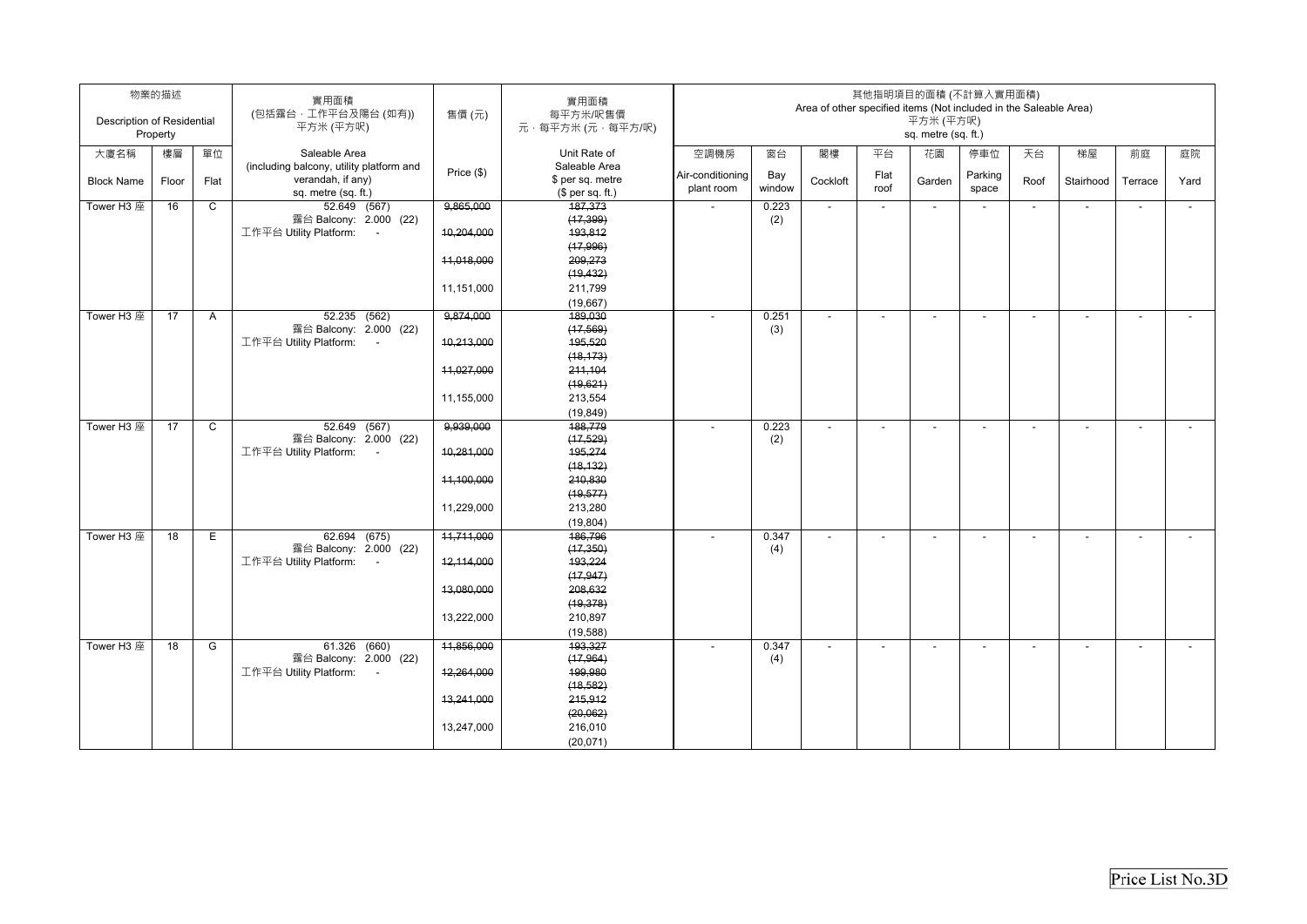| Description of Residential | 物業的描述<br>Property |      | 實用面積<br>(包括露台·工作平台及陽台(如有))<br>平方米 (平方呎)                                              | 售價(元)      | 實用面積<br>每平方米/呎售價<br>元,每平方米 (元,每平方/呎)                  |                                |               | Area of other specified items (Not included in the Saleable Area) |                          | 平方米 (平方呎)<br>sq. metre (sq. ft.) | 其他指明項目的面積 (不計算入實用面積)     |                          |                          |                          |        |
|----------------------------|-------------------|------|--------------------------------------------------------------------------------------|------------|-------------------------------------------------------|--------------------------------|---------------|-------------------------------------------------------------------|--------------------------|----------------------------------|--------------------------|--------------------------|--------------------------|--------------------------|--------|
| 大廈名稱                       | 樓層                | 單位   | Saleable Area                                                                        |            | Unit Rate of                                          | 空調機房                           | 窗台            | 閣樓                                                                | 平台                       | 花園                               | 停車位                      | 天台                       | 梯屋                       | 前庭                       | 庭院     |
| <b>Block Name</b>          | Floor             | Flat | (including balcony, utility platform and<br>verandah, if any)<br>sq. metre (sq. ft.) | Price (\$) | Saleable Area<br>\$ per sq. metre<br>(\$ per sq. ft.) | Air-conditioning<br>plant room | Bay<br>window | Cockloft                                                          | Flat<br>roof             | Garden                           | Parking<br>space         | Roof                     | Stairhood                | Terrace                  | Yard   |
| Tower H3 座                 | 19                | E    | 62.694 (675)<br>露台 Balcony: 2.000 (22)                                               | 11,711,000 | 186,796<br>(17,350)                                   |                                | 0.347<br>(4)  |                                                                   | $\overline{\phantom{a}}$ | $\overline{\phantom{a}}$         |                          |                          | $\overline{\phantom{0}}$ |                          |        |
|                            |                   |      | 工作平台 Utility Platform: -                                                             | 12,114,000 | 193,224                                               |                                |               |                                                                   |                          |                                  |                          |                          |                          |                          |        |
|                            |                   |      |                                                                                      |            | (17, 947)                                             |                                |               |                                                                   |                          |                                  |                          |                          |                          |                          |        |
|                            |                   |      |                                                                                      | 13,080,000 | 208,632<br>(19, 378)                                  |                                |               |                                                                   |                          |                                  |                          |                          |                          |                          |        |
|                            |                   |      |                                                                                      | 13,222,000 | 210,897                                               |                                |               |                                                                   |                          |                                  |                          |                          |                          |                          |        |
|                            |                   |      |                                                                                      |            | (19, 588)                                             |                                |               |                                                                   |                          |                                  |                          |                          |                          |                          |        |
| Tower H3 座                 | 19                | G    | 61.326 (660)                                                                         | 11,856,000 | 193,327                                               | $\overline{a}$                 | 0.347         | $\overline{a}$                                                    | $\blacksquare$           | $\blacksquare$                   | $\overline{\phantom{a}}$ | $\overline{\phantom{a}}$ | $\blacksquare$           | $\overline{a}$           | $\sim$ |
|                            |                   |      | 露台 Balcony: 2.000 (22)                                                               |            | (17, 964)                                             |                                | (4)           |                                                                   |                          |                                  |                          |                          |                          |                          |        |
|                            |                   |      | 工作平台 Utility Platform:<br>$\sim$                                                     | 12,264,000 | 199,980                                               |                                |               |                                                                   |                          |                                  |                          |                          |                          |                          |        |
|                            |                   |      |                                                                                      |            | (18, 582)                                             |                                |               |                                                                   |                          |                                  |                          |                          |                          |                          |        |
|                            |                   |      |                                                                                      | 13,241,000 | 215,912                                               |                                |               |                                                                   |                          |                                  |                          |                          |                          |                          |        |
|                            |                   |      |                                                                                      |            | (20, 062)                                             |                                |               |                                                                   |                          |                                  |                          |                          |                          |                          |        |
|                            |                   |      |                                                                                      | 13,247,000 | 216,010                                               |                                |               |                                                                   |                          |                                  |                          |                          |                          |                          |        |
| Tower H3 座                 | 20                | E    | 62.694 (675)                                                                         | 11,799,000 | (20, 071)<br>188,200                                  | $\sim$                         | 0.347         | $\overline{a}$                                                    | $\overline{a}$           | $\overline{a}$                   | $\overline{a}$           | $\overline{a}$           | $\overline{a}$           | $\overline{\phantom{a}}$ |        |
|                            |                   |      | 露台 Balcony: 2.000 (22)                                                               |            | (17, 480)                                             |                                | (4)           |                                                                   |                          |                                  |                          |                          |                          |                          |        |
|                            |                   |      | 工作平台 Utility Platform: -                                                             | 12,205,000 | 194,676                                               |                                |               |                                                                   |                          |                                  |                          |                          |                          |                          |        |
|                            |                   |      |                                                                                      |            | (18,081)                                              |                                |               |                                                                   |                          |                                  |                          |                          |                          |                          |        |
|                            |                   |      |                                                                                      | 13,178,000 | 210,196                                               |                                |               |                                                                   |                          |                                  |                          |                          |                          |                          |        |
|                            |                   |      |                                                                                      |            | (19, 523)                                             |                                |               |                                                                   |                          |                                  |                          |                          |                          |                          |        |
|                            |                   |      |                                                                                      | 13,315,000 | 212,381                                               |                                |               |                                                                   |                          |                                  |                          |                          |                          |                          |        |
|                            |                   |      |                                                                                      |            | (19, 726)                                             |                                |               |                                                                   |                          |                                  |                          |                          |                          |                          |        |
| Tower H3 座                 | 20                | G    | 61.326 (660)<br>露台 Balcony: 2.000 (22)                                               | 44,945,000 | 194,779<br>(18,098)                                   | $\overline{\phantom{a}}$       | 0.347         | $\blacksquare$                                                    | $\overline{\phantom{a}}$ | $\overline{\phantom{a}}$         | $\overline{\phantom{a}}$ | $\blacksquare$           | $\overline{\phantom{a}}$ |                          |        |
|                            |                   |      | 工作平台 Utility Platform: -                                                             | 12,356,000 | 201,481                                               |                                | (4)           |                                                                   |                          |                                  |                          |                          |                          |                          |        |
|                            |                   |      |                                                                                      |            | (18, 721)                                             |                                |               |                                                                   |                          |                                  |                          |                          |                          |                          |        |
|                            |                   |      |                                                                                      | 13,341,000 | 217,542                                               |                                |               |                                                                   |                          |                                  |                          |                          |                          |                          |        |
|                            |                   |      |                                                                                      |            | (20, 214)                                             |                                |               |                                                                   |                          |                                  |                          |                          |                          |                          |        |
|                            |                   |      |                                                                                      | 13,340,000 | 217,526                                               |                                |               |                                                                   |                          |                                  |                          |                          |                          |                          |        |
|                            |                   |      |                                                                                      |            | (20, 212)                                             |                                |               |                                                                   |                          |                                  |                          |                          |                          |                          |        |
| Tower H3 座                 | 21                | Ε    | 62.694 (675)                                                                         | 11,888,000 | 489,619                                               |                                | 0.347         | $\overline{\phantom{a}}$                                          | $\overline{\phantom{a}}$ | $\overline{\phantom{a}}$         | $\blacksquare$           | $\overline{\phantom{0}}$ | $\overline{\phantom{a}}$ |                          |        |
|                            |                   |      | 露台 Balcony: 2.000 (22)<br>工作平台 Utility Platform: -                                   | 12,297,000 | (17, 612)<br>196,143                                  |                                | (4)           |                                                                   |                          |                                  |                          |                          |                          |                          |        |
|                            |                   |      |                                                                                      |            | (18, 218)                                             |                                |               |                                                                   |                          |                                  |                          |                          |                          |                          |        |
|                            |                   |      |                                                                                      | 13,277,000 | 211,775                                               |                                |               |                                                                   |                          |                                  |                          |                          |                          |                          |        |
|                            |                   |      |                                                                                      |            | (19, 670)                                             |                                |               |                                                                   |                          |                                  |                          |                          |                          |                          |        |
|                            |                   |      |                                                                                      | 13,408,000 | 213,864                                               |                                |               |                                                                   |                          |                                  |                          |                          |                          |                          |        |
|                            |                   |      |                                                                                      |            | (19, 864)                                             |                                |               |                                                                   |                          |                                  |                          |                          |                          |                          |        |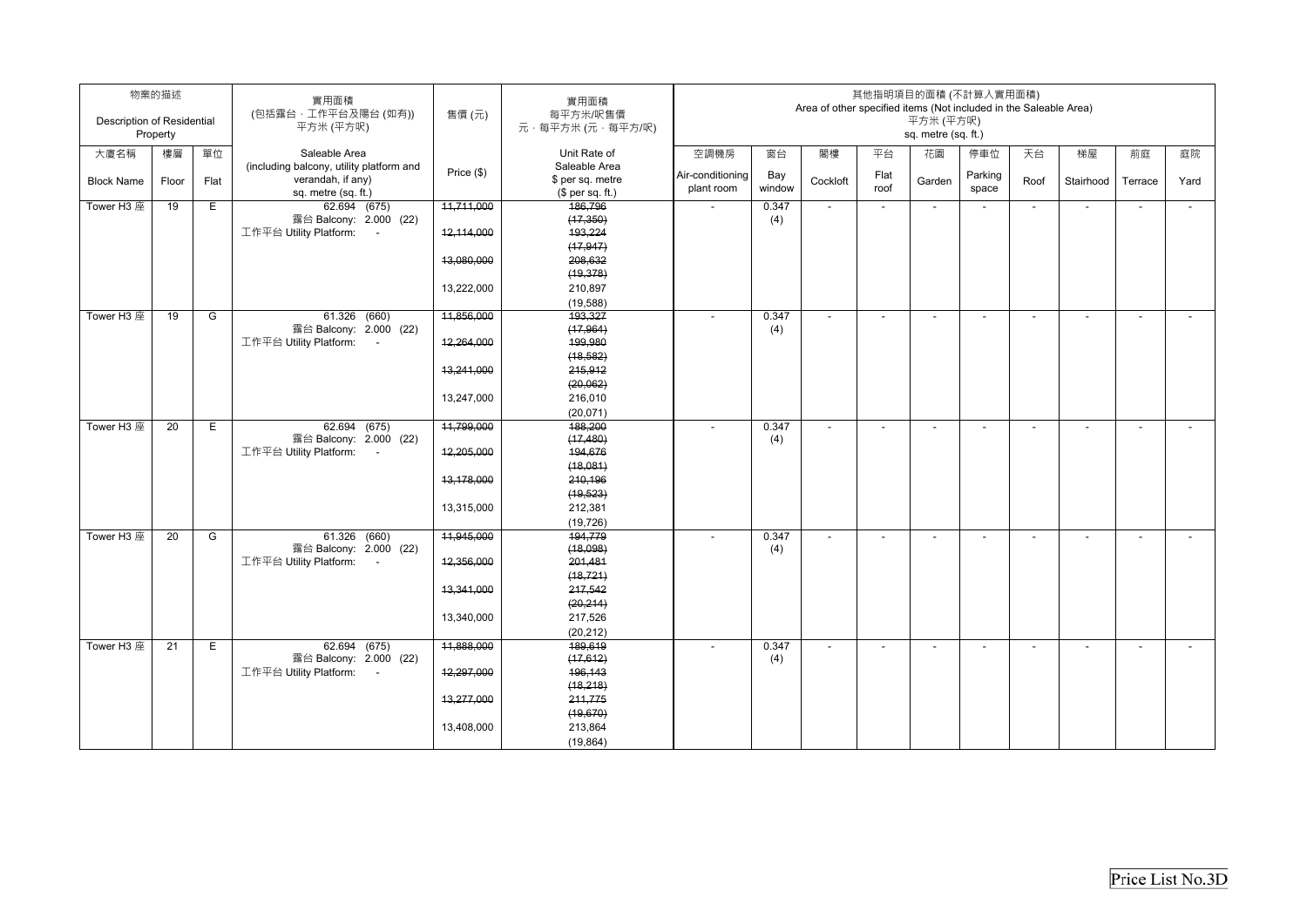| 物業的描述                                  |       |      | 實用面積                                                                                 | 售價 (元)     | 實用面積<br>每平方米/呎售價<br>元‧每平方米 (元‧每平方/呎)                  | 其他指明項目的面積 (不計算入實用面積)<br>Area of other specified items (Not included in the Saleable Area) |               |                          |                          |                                  |                  |      |                          |         |      |
|----------------------------------------|-------|------|--------------------------------------------------------------------------------------|------------|-------------------------------------------------------|-------------------------------------------------------------------------------------------|---------------|--------------------------|--------------------------|----------------------------------|------------------|------|--------------------------|---------|------|
| Description of Residential<br>Property |       |      | (包括露台,工作平台及陽台 (如有))<br>平方米 (平方呎)                                                     |            |                                                       |                                                                                           |               |                          |                          | 平方米 (平方呎)<br>sq. metre (sq. ft.) |                  |      |                          |         |      |
| 大廈名稱                                   | 樓層    | 單位   | Saleable Area                                                                        |            | Unit Rate of                                          | 空調機房                                                                                      | 窗台            | 閣樓                       | 平台                       | 花園                               | 停車位              | 天台   | 梯屋                       | 前庭      | 庭院   |
| <b>Block Name</b>                      | Floor | Flat | (including balcony, utility platform and<br>verandah, if any)<br>sq. metre (sq. ft.) | Price (\$) | Saleable Area<br>\$ per sq. metre<br>$$$ per sq. ft.) | Air-conditioning<br>plant room                                                            | Bay<br>window | Cockloft                 | Flat<br>roof             | Garden                           | Parking<br>space | Roof | Stairhood                | Terrace | Yard |
| Tower H3 座                             | 21    | G    | 61.326 (660)                                                                         | 12,034,000 | 196,230                                               |                                                                                           | 0.347         | $\overline{\phantom{0}}$ | $\overline{\phantom{0}}$ | $\overline{\phantom{0}}$         |                  |      | $\overline{\phantom{0}}$ |         |      |
|                                        |       |      | 露台 Balcony: 2.000 (22)                                                               |            | (18, 233)                                             |                                                                                           | (4)           |                          |                          |                                  |                  |      |                          |         |      |
|                                        |       |      | 工作平台 Utility Platform:                                                               | 12.448.000 | 202,981                                               |                                                                                           |               |                          |                          |                                  |                  |      |                          |         |      |
|                                        |       |      |                                                                                      |            | (18, 861)                                             |                                                                                           |               |                          |                          |                                  |                  |      |                          |         |      |
|                                        |       |      |                                                                                      | 13,441,000 | 219,173                                               |                                                                                           |               |                          |                          |                                  |                  |      |                          |         |      |
|                                        |       |      |                                                                                      |            | (20, 365)                                             |                                                                                           |               |                          |                          |                                  |                  |      |                          |         |      |
|                                        |       |      |                                                                                      | 13,433,000 | 219,042                                               |                                                                                           |               |                          |                          |                                  |                  |      |                          |         |      |
|                                        |       |      |                                                                                      |            | (20, 353)                                             |                                                                                           |               |                          |                          |                                  |                  |      |                          |         |      |

備註Remark:

住宅物業的實用面積每平方米售價是由該物業的售價除以該物業上述按平方米的實用面積計算得出的。住宅物業的實用面積每平方呎售價是由該物業的售價除以該物業上述按平方呎的實用面積計算得出的。<br>Unit Rate of Saleable Area (in sq. metre) of a residential property is calculated by dividing the Price of that property by the Sa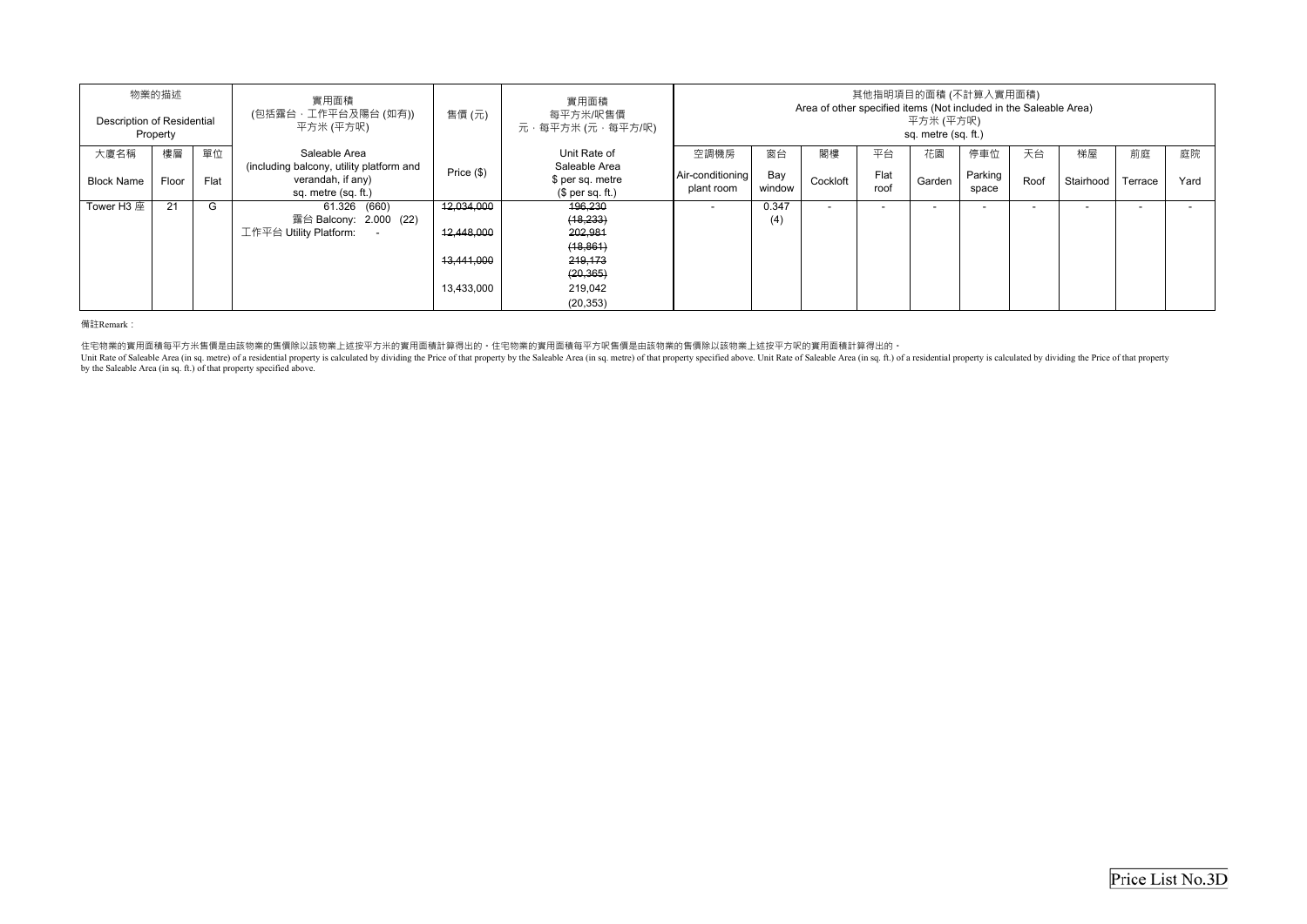## Price List No.3D

## 第三部份:其他資料 **Part 3 : Other Information**

#### (1) 準買家應參閱發展項目的售樓說明書,以了解該項目的資料。

Prospective purchasers are advised to refer to the sales brochure for the development for information on the development.

#### (2) 根據《一手住宅物業銷售條例》第 52(1)條及第 53(2)及(3)條,-

According to sections 52(1) and 53(2) and (3) of the Residential Properties (First-hand Sales) Ordinance,-

#### 第 52(1)條/Section 52(1)

在某人就指明住宅物業與擁有人訂立臨時買賣合約時,該人須向擁有人支付售價的 5%的臨時訂金。

如某人於某日期訂立臨時買賣合約,並於該日期後的 5 個工作日內,就有關住宅物業簽立買賣合約,則擁有人必須在該日期後的 8 個工作日內,簽立該買賣合約。 If a person executes an agreement for sale and purchase in respect of the residential property within 5 working days after the date on which the person enters into the preliminary agreement for sale and purchase, the owner must execute the agreement for sale and purchase within 8 working days after that date.

A preliminary deposit of 5% of the purchase price is payable by a person to the owner on entering into a preliminary agreement for sale and purchase in respect of the specified residential property with the owner.

如某人於某日期訂立臨時買賣合約時,但沒有於該日期後的 5 個工作日內,就有關住宅物業簽立買賣合約,則-(i)該臨時合約即告終止;(ii) 有關的臨時訂金即予沒收;及(iii)擁有人不得就該人沒有簽立 買賣合約而針對該人提出進一步申索。

#### 第 53(2)條/Section 53(2)

If a person does not execute an agreement for sale and purchase in respect of the residential property within 5 working days after the date on which the person enters into the preliminary agreement for sale and purchase – (i) the preliminary agreement is terminated; (ii) the preliminary deposit is forfeited; and (iii) the owner does not have any further claim against the person for the failure.

#### 第 53(3)條/Section 53(3)

## (3) 實用面積及屬該住宅物業其他指明項目的面積是按《一手住宅物業銷售條例》 第 8 條及附表二第 <sup>2</sup> 部的計算得出的。

The saleable area and area of other specified items of the residential property are calculated in accordance with section 8 and Part 2 of Schedule 2 to the Residential Properties (First-hand Sales) Ordinance.

### (4) (i) 支付條款 Terms of Payment

### **90** 天付款計劃 **90-day Payment Method**

- (1) 相等於售價 5%之臨時訂金(「臨時訂金」)於買方簽署臨時買賣合約時繳付。其中港幣 \$150,000 之部份臨時訂金須以銀行本票支付,臨時訂金的餘款須以銀行本票及/或支票支付。所有銀行本 票及支票必須由香港持牌銀行發出,抬頭必須為「的近律師行」。買方須於簽署臨時買賣合約日期後的 <sup>5</sup> 個工作天內簽署買賣合約。 A preliminary deposit equivalent to 5% of purchase price ("Preliminary Deposit'') shall be paid upon signing of the Preliminary Agreement for Sale and Purchase by the Purchaser. HK\$150,000 being part of the Preliminary Deposit shall be paid by cashier order and the remaining balance of the Preliminary Deposit shall be paid by cashier order and/or cheque. All cashier orders and cheques shall be issued by a licensed bank in Hong Kong and shall be made payable to "Deacons". The Agreement for Sale and Purchase shall be signed by the Purchaser within 5 working days after the date of signing of the Preliminary
- (2) 售價 5%之加付訂金於買方簽署買賣合約時繳付。 5% of purchase price being further deposit shall be paid upon signing of the Agreement for Sale and Purchase by the Purchaser.
- (3) 售價 90%之售價餘款在買方簽署臨時買賣合約日期後 90 天內於完成交易時繳付。

Agreement for Sale and Purchase by the Purchaser.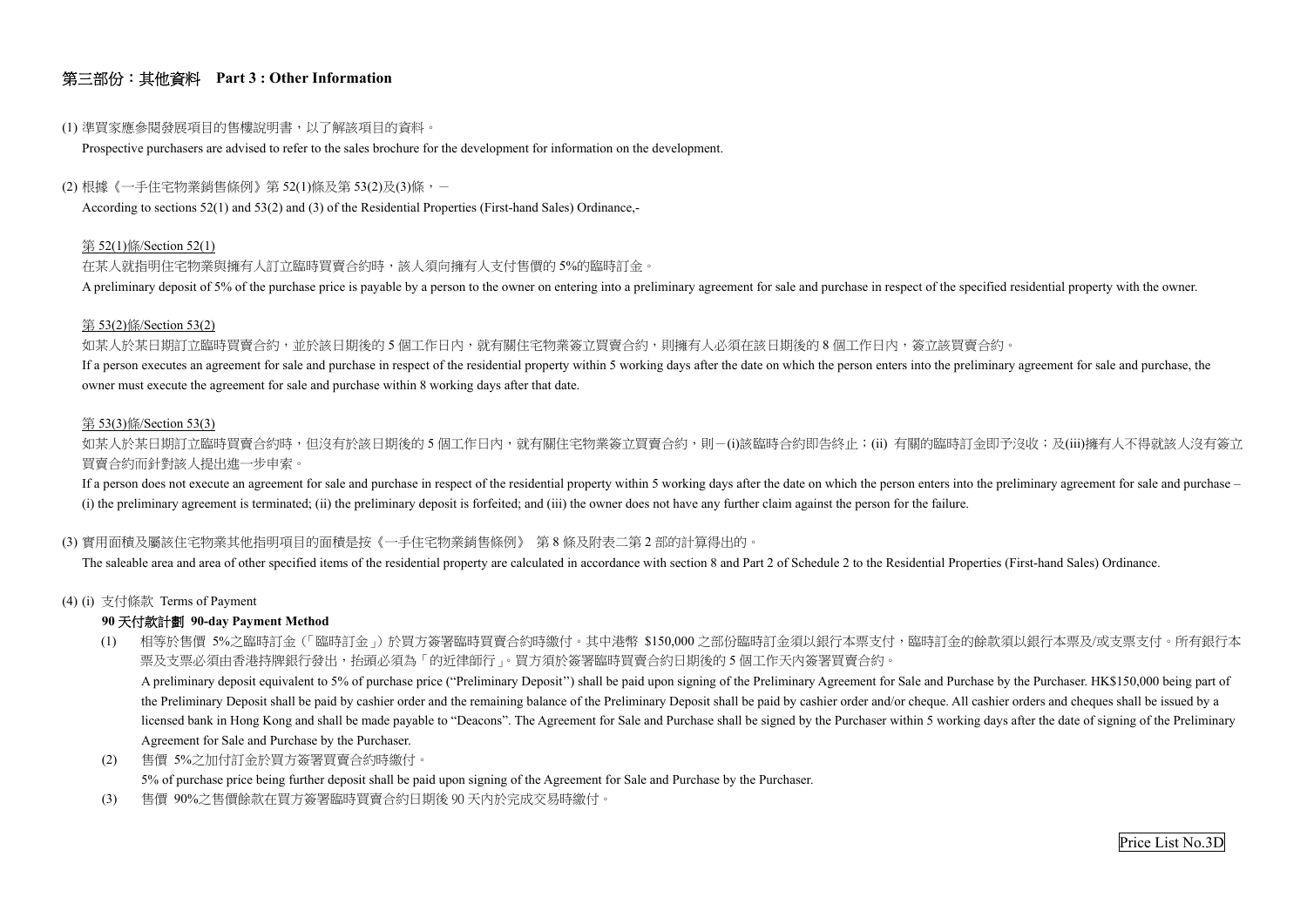Price List No.3D

90% of purchase price being balance of purchase price shall be paid on completion within 90 days after signing of the Preliminary Agreement for Sale and Purchase by the Purchaser.

- (4) 買方必須以香港銀行本票或有香港銀行書面保付的支票支付上述各段規定的加付訂金及售價餘款,上述本票或支票抬頭人為「的近律師行」。 The further deposit and balance of purchase price as provided in the above paragraphs shall be paid by the Purchaser by way of cashier order(s) issued by a licensed bank in Hong Kong or cheque(s) certified good for payment by a licensed bank in Hong Kong in favour of "Deacons".
- (4) (ii) 售價獲得折扣的基礎 The basis on which any discount on the price is available

 Who is liable to pay the solicitors' fees and stamp duty in connection with the sale and purchase of a specified residential property in the development 如買方選用賣方之代表律師價有方就購買住宅物業之代表律師,賣方同意為買方支付買賣合約及轉讓契兩項法律文件之律師費用。

無

NIL

(4) (iii) 可就購買該項目中的指明住宅物業而連帶獲得的任何贈品、財務優惠或利益

If the Purchaser appoints the Vendor's solicitors to act on his/her behalf in relation to the purchase of the residential property, the Vendor agrees to bear the legal cost of the Agreement for Sale and Purchase and the Assignment.

Any gift, or any financial advantage or benefit, to be made available in connection with the purchase of a specified residential property in the development 無

所有有關發展項目住宅物業的買賣的印花稅(包括但不限於任何從價印花稅、任何買方提名書或轉售(如有)的印花稅、任何買家印花稅(按《印花稅條例》所定義)、任何額外印花稅(按《印花稅條例》 所定義)及任何與過期繳付任何印花稅有關的罰款、利息及附加費等)由買方支付及承擔

NIL

## (4) (iv) 誰人負責支付買賣該項目中的指明住宅物業的有關律師費及印花稅

All stamp duty (including without limitation any ad valorem stamp duty, any stamp duty on nomination or sub-sale (if any), any buyer's stamp duty (as defined in the Stamp Duty Ordinance), any special stamp duty (as defined in the Stamp Duty Ordinance) and any penalty, interest and surcharge etc. for late payment of any stamp duty) in connection with the sale and purchase of residential property in the development shall be paid and borne by the Purchaser.

如買方選擇另聘代表律師作為買方就購買住宅物業之代表律師,買賣雙方須各自負責有關買賣合約及轉讓契之律師費用。

 If the Purchaser chooses to instruct his/her own solicitors to act for him/her in relation to the purchase of the residential property, each of the Vendor and the Purchaser shall pay its own solicitors' legal fees in respect of the Agreement for Sale and Purchase and the Assignment.

The Purchaser shall solely bear and pay a due proportion of the costs for the preparation of the Deed of Mutual Covenant and Management Agreement ("DMC") and the plans to be attached to the DMC, all costs for preparing certified copies of title deeds and documents of the residential property, all plan fees for the Agreement for Sale and Purchase and the Assignment, all legal costs and disbursements in respect of mortgage (if any) and supplemental agreement (if any), search fee, registration fee and all other legal costs and disbursements in relation to the sale and purchase of the residential property.

## (4) (v) 買方須為就買賣該項目中的指明住宅物業簽立任何文件而支付的費用

Any charges that are payable by a purchaser for execution of any document in relation to the sale and purchase of a specified residential property in the development.

買方須獨自承擔及支付草擬大廈公契及管理協議(「公契」)的費用及附於公契之圖則之費用的適當分攤、住宅物業的業權契據及文件認正副本之所有費用、買賣合約及轉讓契之所有圖則費、按揭(如 有)及附加協議(如有)的法律費用及開支、查冊費、註冊費及與買賣住宅物業有關的所有其他法律費用及開支。